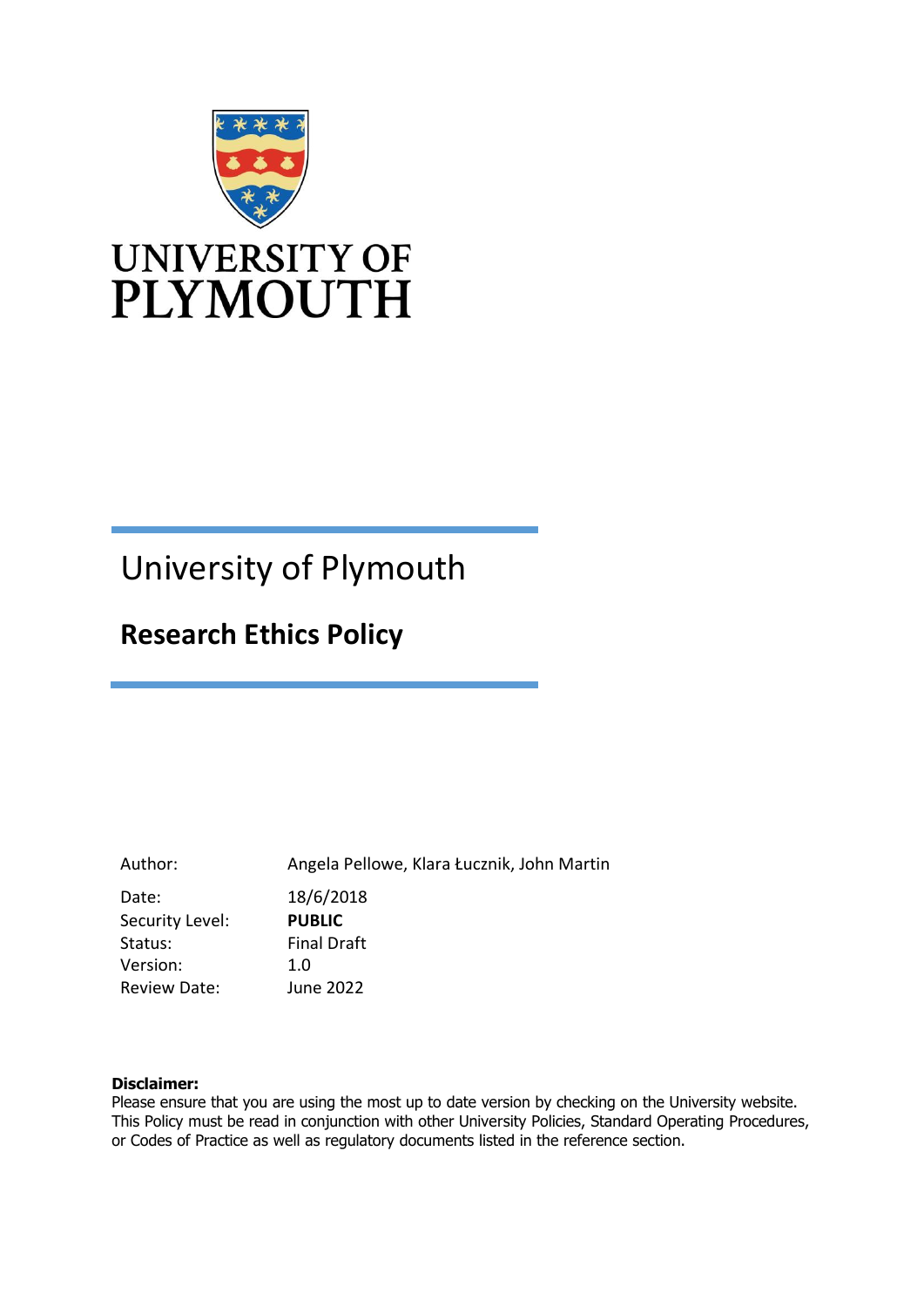# **Contents**

| Part 1:                                                                                    |  |  |
|--------------------------------------------------------------------------------------------|--|--|
| 1.1                                                                                        |  |  |
| 1.2                                                                                        |  |  |
| 1.3                                                                                        |  |  |
| 1.4                                                                                        |  |  |
| Part 2:                                                                                    |  |  |
| 2.1                                                                                        |  |  |
| Ethical review of research that relates to areas of responsibility of the UK Health<br>2.2 |  |  |
| 2.3                                                                                        |  |  |
| Part 3:                                                                                    |  |  |
| 3.1                                                                                        |  |  |
| 3.2                                                                                        |  |  |
| 3.3                                                                                        |  |  |
| 3.4                                                                                        |  |  |
| 3.5                                                                                        |  |  |
| Part 4:                                                                                    |  |  |
| Research involving animals regulated under the Animal (Scientific Procedures) Act<br>4.1   |  |  |
| 4.2                                                                                        |  |  |
| 4.3                                                                                        |  |  |
| Part 5:                                                                                    |  |  |
| 5.1                                                                                        |  |  |
| 5.2                                                                                        |  |  |
| 5.3                                                                                        |  |  |
| Part 6:                                                                                    |  |  |
| 6.1                                                                                        |  |  |
| 6.2                                                                                        |  |  |
| 6.3                                                                                        |  |  |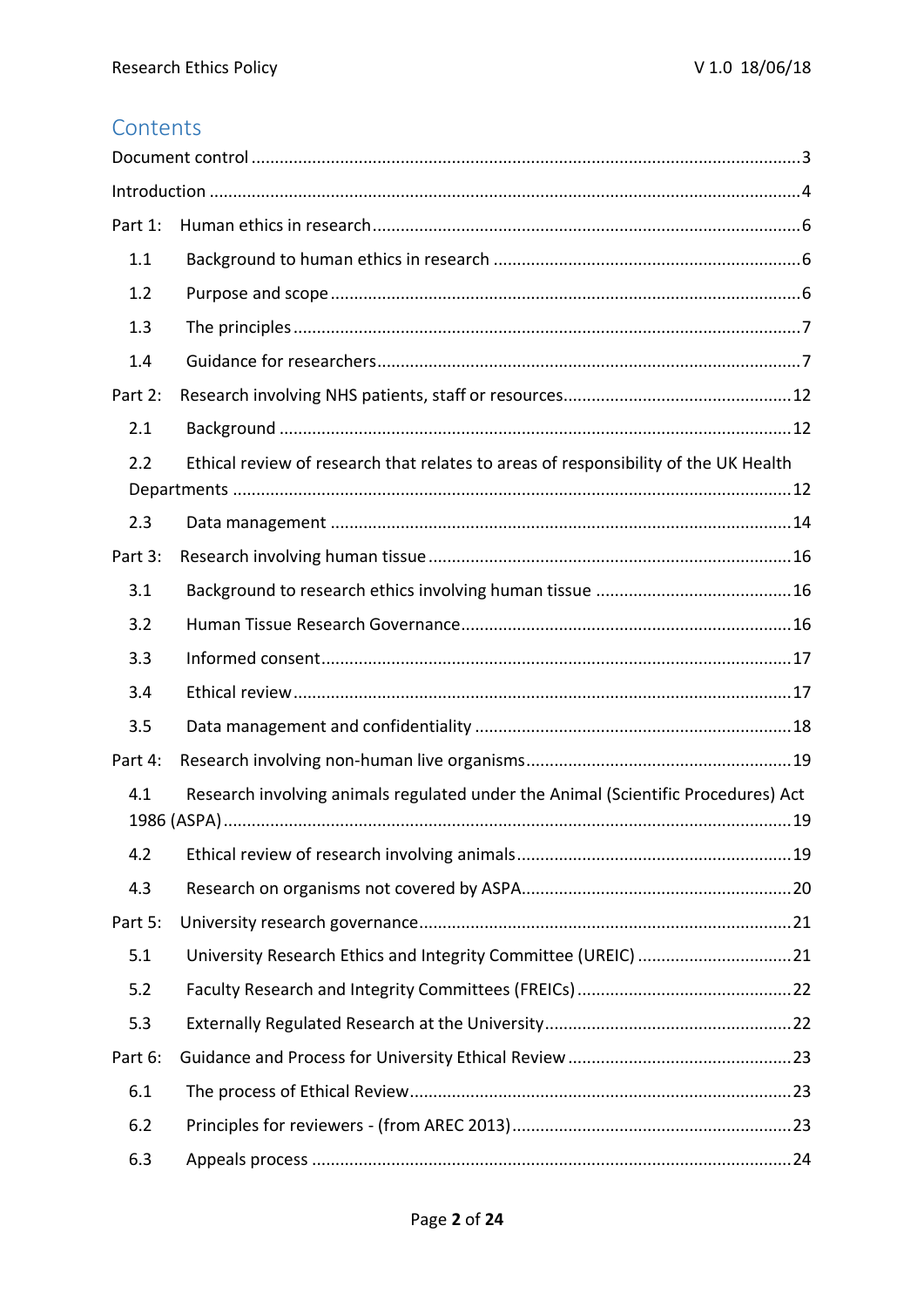### Document control

| Version               | 1.0                                                    |
|-----------------------|--------------------------------------------------------|
| Replacing             | Ethics Policy 2013 (amended 2015)                      |
| version               |                                                        |
| <b>Effective From</b> |                                                        |
| <b>Review Date</b>    |                                                        |
| Author                | Angela Pellowe, Klara Łucznik, John Martin             |
| Reviewed              | 5 <sup>th</sup> December 2017 (UREIC)                  |
| Approved              | Date of R&I Committee meeting at which Policy ratified |
| Notified              |                                                        |
| Web updated           | Date online version amended and by whom                |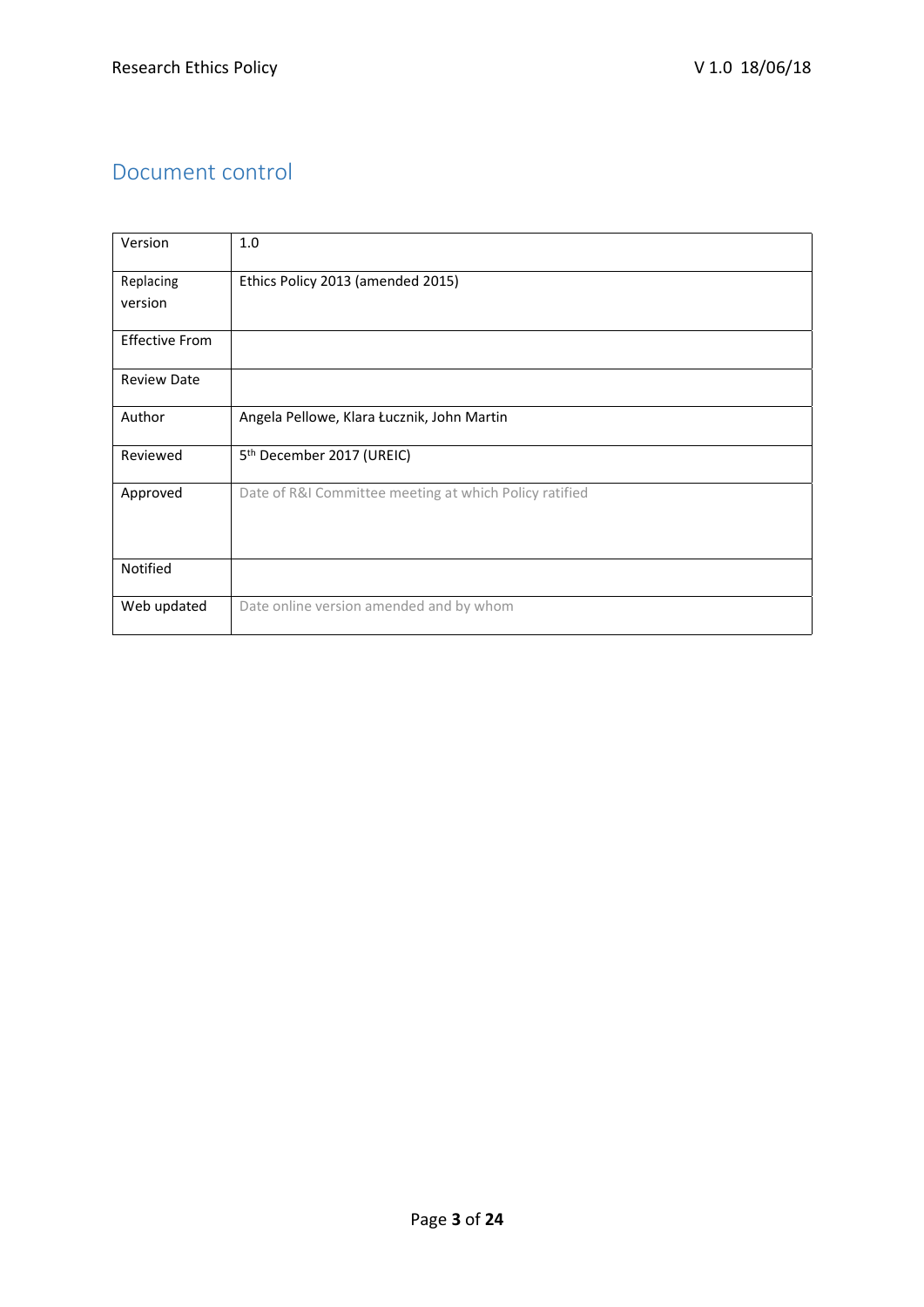### Introduction

Research at the University of Plymouth is conducted according to the principles of **integrity, academic excellence, accountability, inclusiveness and professionalism**. All research must follow appropriate ethical, legal and professional frameworks, obligations and standards. The Research Ethics Policy and the Code of Good Research Practice have been drawn up to conform with the principles laid out in other relevant policies, guidelines and codes of conduct, including those of funding bodies such as the Research Councils and the [Universities UK's Concordat to Support Research Integrity](http://www.universitiesuk.ac.uk/policy-and-analysis/reports/Documents/2012/the-concordat-to-support-research-integrity.pdf)<sup>1</sup>.

The **Research Ethics Policy** describes the principles underpinning the ethical conduct of research and defines the process and principles for the objective and rigorous ethical review of research which falls within its scope.

It is expected that all research undertaken at the University will be conducted in compliance with the **[Code of Good Research Practice](https://www.plymouth.ac.uk/uploads/production/document/path/12/12338/Code_of_Good_Research_Practice__final_draft_V1.0_.pdf)**<sup>2</sup>, which sets out the University's commitment to research integrity.

This policy applies to **all employees, students and visiting researchers** of the University, including persons holding honorary University appointments and students on placements, who conduct research within, or on behalf of, the University.

All **members of the University are individually responsible** for ensuring that their work is conducted in accordance with the University values and with all policies that form part of the terms and conditions of employment or study. Disregard for this policy may lead to the failure of assessed work; the suspension of study/research projects, and/or funding from research sponsors; or to the inability to publish. Work conducted without the appropriate ethical approval (where required) or in deliberate contravention of the decisions of the FREIC (UREIC) would not be covered by the University's indemnity arrangements.

The following research is subject to additional regulations and requires review through the appropriate research ethics committee/process and to be formally approved before it is undertaken:

- research involving human participants;
- research involving NHS patients, staff or resources;
- research involving human tissue;
- research involving non-human live organisms.

Research that may raise other significant ethical issues or pose a reputational risk to researchers or the institution should also be referred for advice and/or review from the

<sup>2</sup>University of Plymouth (2019) *Code of Good Research Practice.* Available from: [https://www.plymouth.ac.uk/uploads/production/document/path/12/12338/Code\\_of\\_Good\\_Research\\_Practic](https://www.plymouth.ac.uk/uploads/production/document/path/12/12338/Code_of_Good_Research_Practice__final_draft_V1.0_.pdf) e final\_draft\_V1.0\_.pdf

<sup>&</sup>lt;sup>1</sup>The Universities UK Concordat to Support Research Integrity (2012) is available from: [http://www.universitiesuk.ac.uk/policy-and-analysis/reports/Documents/2012/the-concordat-to-support](http://www.universitiesuk.ac.uk/policy-and-analysis/reports/Documents/2012/the-concordat-to-support-research-integrity.pdf)[research-integrity.pdf](http://www.universitiesuk.ac.uk/policy-and-analysis/reports/Documents/2012/the-concordat-to-support-research-integrity.pdf) (accessed 28th November 2017)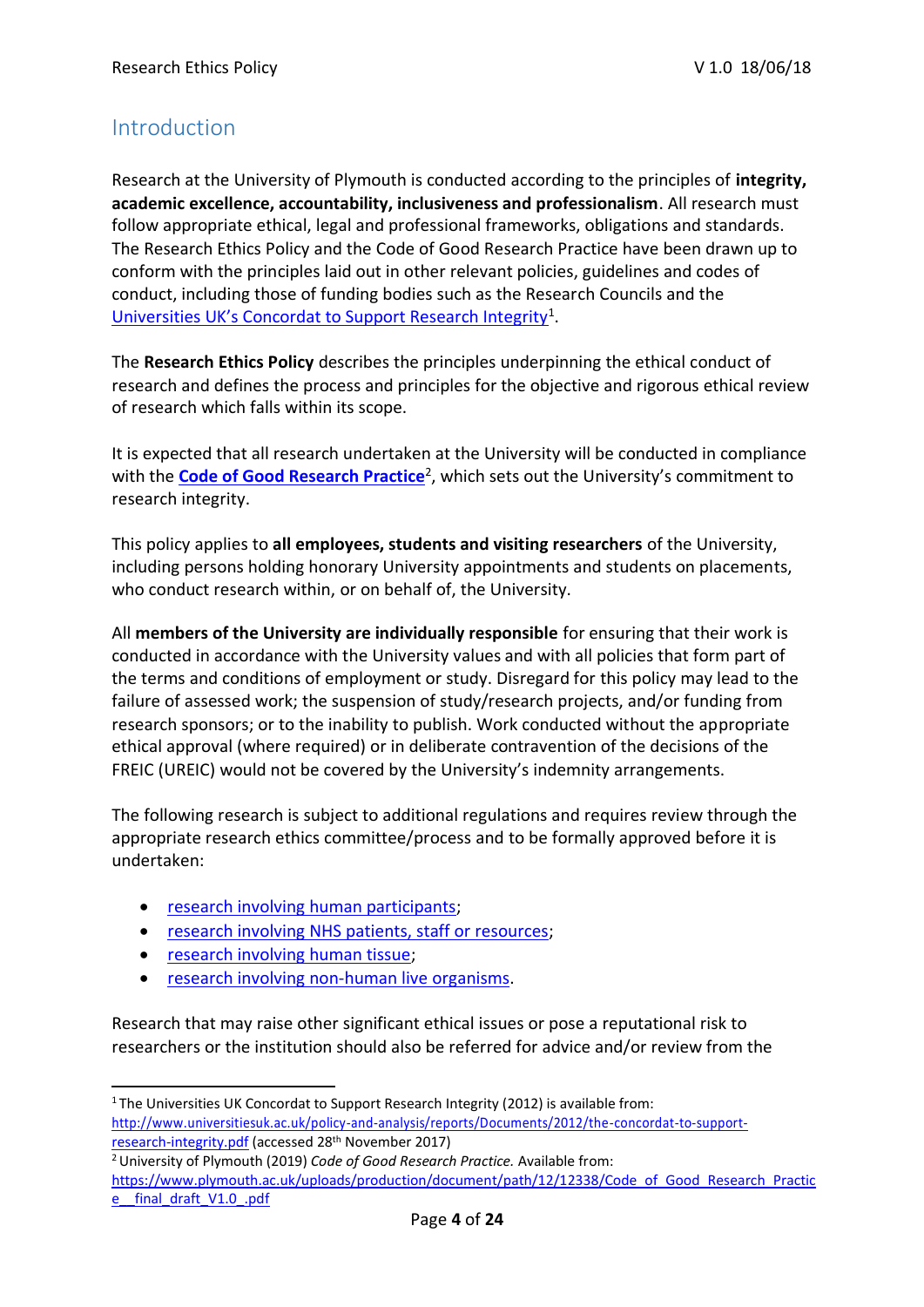appropriate Faculty Research Ethics and Integrity (FREIC) Chair or the University's Research Ethics and Integrity Committee (UREIC) Secretary.

The purpose of ethical review is not to discourage controversial or high-risk research, but rather, to recognise and manage potential harms and risks related to the pursuit area of research.

Additionally, the University **[Research Data Policy](https://www.plymouth.ac.uk/uploads/production/document/path/6/6913/Research_Data_Policy.pdf)**<sup>3</sup>provides guidelines for good practice in research data management and open access to research data as an integral part of highquality research.

For the purpose of this policy, **research** is defined as original investigation undertaken in order to acquire knowledge and understanding. This would include:

- the invention and generation of ideas, images, performances, artefacts including design, leading to new or substantially improved insights;
- work of direct relevance to the needs of commerce, industry, and to the public and voluntary sectors;
- scholarship such as the creation, development and maintenance of the intellectual infrastructure of subjects and disciplines (e.g., dictionaries, catalogues and research databases);
- the use of existing knowledge and experimentation to develop new or substantially improved materials, devices, products and processes, including design and construction.

Research would **not** normally include:

- routine audit and evaluation, such as the routine evaluation of teaching, as distinct from the development of new analytical techniques;
- the development of teaching materials and activities that do not involve original research;
- purely documentary research on sources that are already in the public domain such as historical, literary, and theoretical research;
- routine testing and analysis of materials and processes.

The Research Ethics Policy and the Code of Good Research Practice is reviewed and updated annually by the University Research Ethics and Integrity Committee (UREIC). Any substantive changes are subject to approval by the University Research and Innovation Committee.

<sup>3</sup>University of Plymouth (2018). *Research Data Policy.* Available from: [https://www.plymouth.ac.uk/uploads/production/document/path/6/6913/Research\\_Data\\_Policy.pdf](https://www.plymouth.ac.uk/uploads/production/document/path/6/6913/Research_Data_Policy.pdf)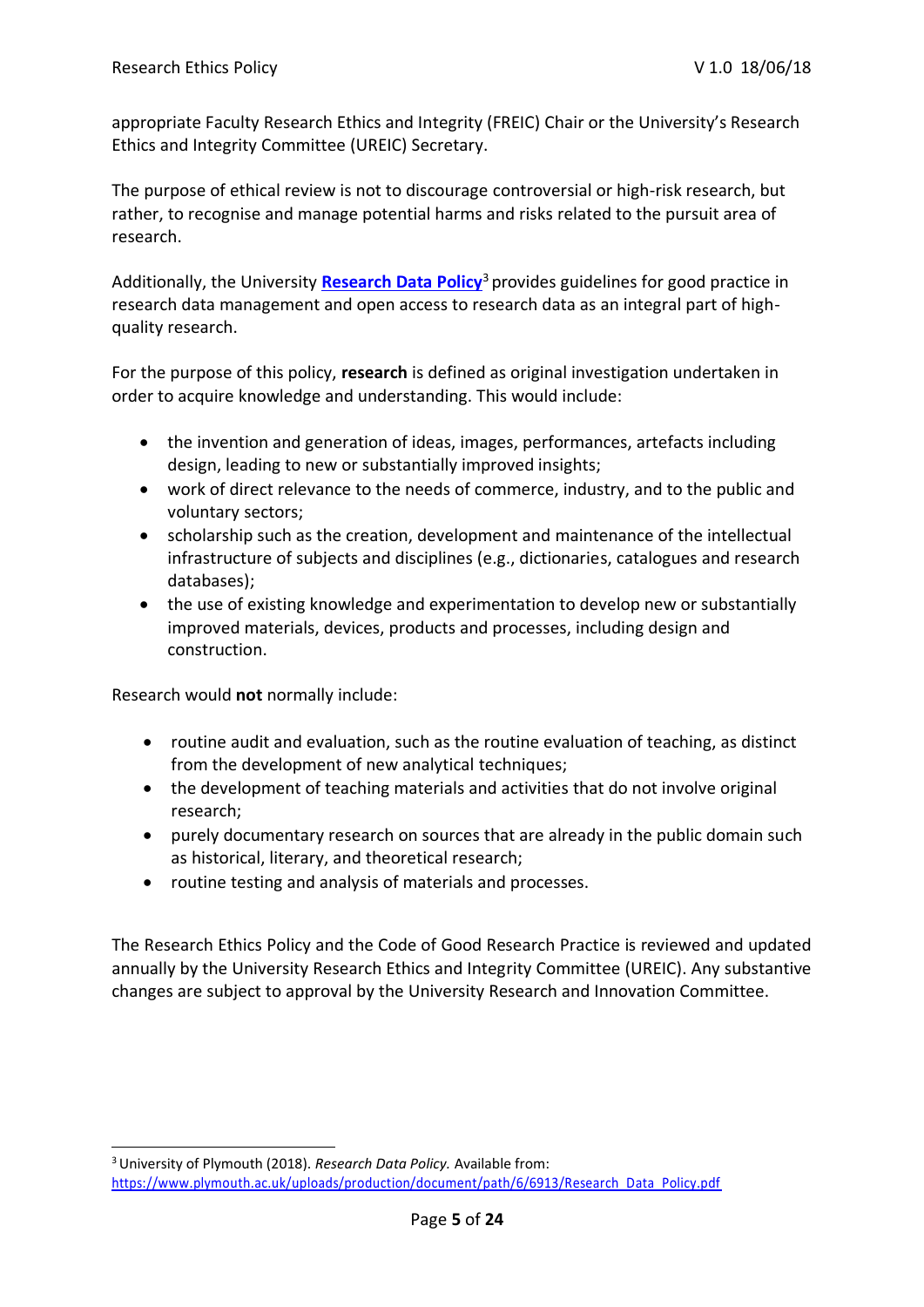# Part 1: Human ethics in research

### 1.1 Background to human ethics in research

The University requires that human participation in research, on any level, from on-line surveys, through focus group participation, dissemination or public engagement activities, to clinical trials, is ethical with appropriate consideration of risks.

Historical developments in research ethics with humans have informed the University's requirements of its researchers. In brief, these cover; voluntary and informed participation (Nuremberg 1947), protection from harm, protection of participants' rights and independent review (Helsinki 1964), and beneficence in research and equality for participants (Belmont 1979). These principles must inform all research with human participants.

There are numerous research sector and regulatory guidelines (see most recent resources in appendix) that inform the University principles of ethical research. The following policy is drawn from [Research Councils UK](https://www.ukri.org/files/legacy/reviews/grc/rcuk-grp-policy-and-guidelines-updated-apr-17-2-pdf/)<sup>4</sup> (including Economic and Social Research Council - ESRC and Medical Research Council - MRC), and **British Psychological Society (BPS)**<sup>5</sup>.

### 1.2 Purpose and scope

This Ethics Policy sets out the University's approach and structures for protecting human participants in research by using ethical review and guidance. This document explains what the University is doing to meet key sector principles in research with humans, promote consistency in quality and demonstrate sector and legal compliance. It outlines what is in place, such as codes, structures, systems, processes, guidance, training and monitoring to support researchers and therefore, must be read in conjunction with other relevant University policies, codes and procedures.

This is a policy for research staff, postgraduate researchers, and those supporting them. It does not apply to Undergraduate students (governed by **Teaching & Learning Quality Assurance**) although may inform the supervision of some Undergraduate research dissertations or placements. Undergraduate research projects involving the National Health Service (NHS), however, must follow guidelines set down by the [Health Research Authority](https://www.hra.nhs.uk/planning-and-improving-research/policies-standards-legislation/uk-policy-framework-health-social-care-research) [\(HRA\).](https://www.hra.nhs.uk/planning-and-improving-research/policies-standards-legislation/uk-policy-framework-health-social-care-research)<sup>6</sup> Undergraduate research projects involving other external organizations (such as Her Majesty's Prison & Probation Service), likewise, must follow guidelines set down by the relevant external organization.

<sup>4</sup>RCUK Policy and Guidelines on Governance of Good Research Conduct (2015). Available from[:](http://www.rcuk.ac.uk/publications/researchers/grc/) 

<https://www.ukri.org/files/legacy/reviews/grc/rcuk-grp-policy-and-guidelines-updated-apr-17-2-pdf/> (accessed 24 th October 2019)

<sup>5</sup>The British Psychological Society (2010) *Code of Human Research Ethics*. Available from:

[http://www.bps.org.uk/sites/default/files/documents/code\\_of\\_human\\_research\\_ethics.pdf](http://www.bps.org.uk/sites/default/files/documents/code_of_human_research_ethics.pdf) (accessed 28th November 2017)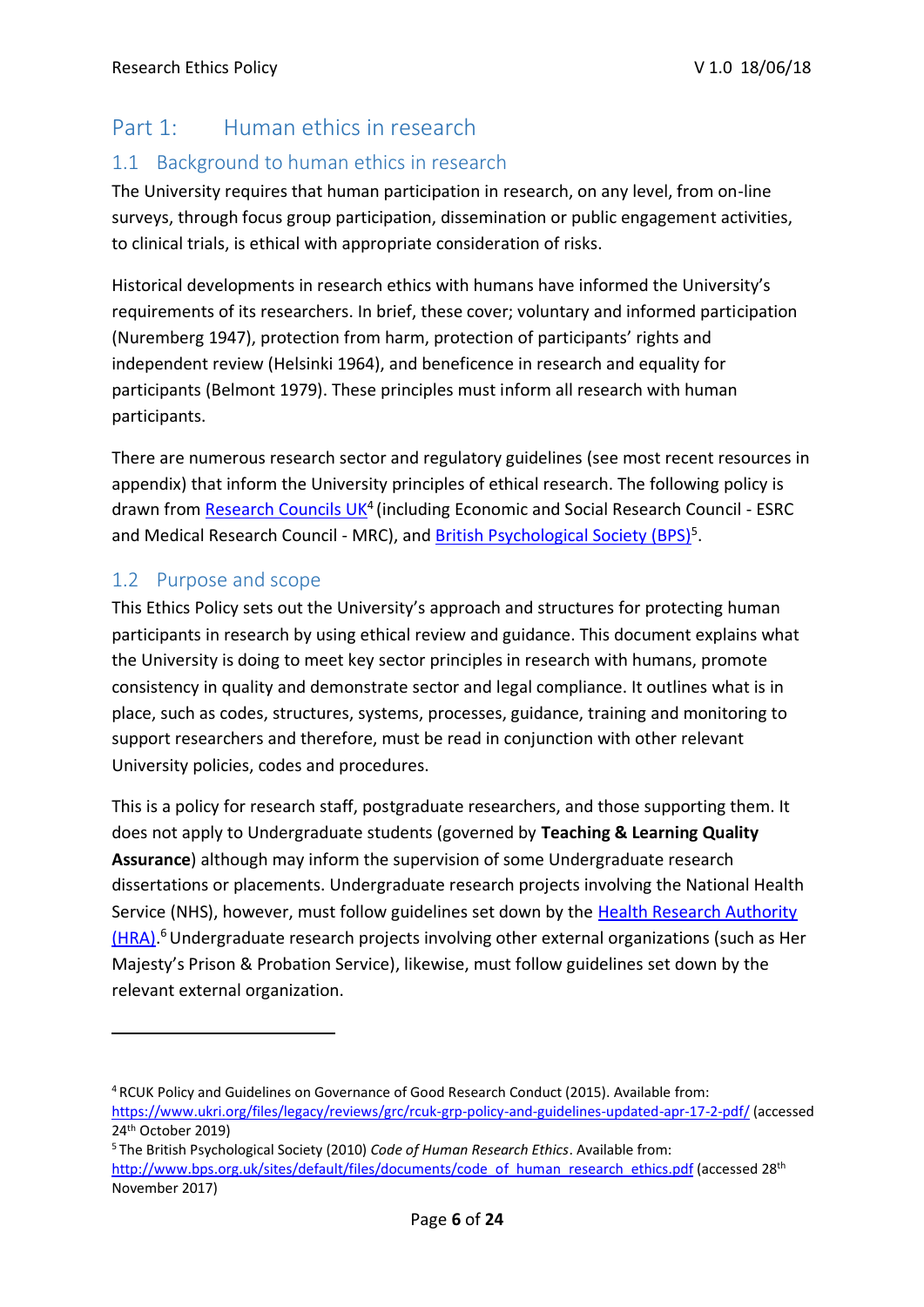For research under the remit of the **[Health Research Authority \(HRA\)](https://www.hra.nhs.uk/planning-and-improving-research/policies-standards-legislation/uk-policy-framework-health-social-care-research)<sup>6</sup>**(for example those researchers accessing National Health Service (NHS) patients, their tissue or data), Part 3 of the Ethics Policy explains the University's responsibility as a study Sponsor and the interaction of different ethical committees and application processes.

### 1.3 The principles

Ethical research practices are based on fundamental principles of research integrity. The University expects all researchers to follow the University Code of Good Research Practice to maintain the highest standard, quality and robustness of research. Additionally, in all research involving human participants, researchers must address the following four principles:

- **Autonomous, informed consent**
- **Openness and honesty**
- **Protection from harm**
- **Confidentiality and data protection**

These principles are described in detail below.

### 1.4 Guidance for researchers

#### 1.4.1 Autonomous, informed consent

The researcher should, where possible, inform participants in advance of any aspects of the research that might reasonably be expected to influence a person's willingness to take part in the study.

Where the research topic is sensitive, the ethical protocol should **include verbatim instructions** for the informed consent procedure. Where possible, consent should be obtained in writing and kept.

If there is a possibility of a **duty of care or legal reason for confidence to be broken** then this should be explained as part of informed consent (see also Protection and Safeguarding).

**Coercion:** It is important that the participant is not coerced during recruitment. Coercion is an issue if **incentives for participants** go beyond compensating for participants' out of pocket expenses or their time. In medical research, this is a very sensitive area where often a patient's altruism is the reason for their participation. Questionnaires and lower risk types of research have a more lenient approach so it is important to adhere to the sector guidelines in the specific area of research.

<sup>6</sup>The Health Research Authority (2017) *UK Policy Framework for Health and Social Care Research.* Available from: [https://www.hra.nhs.uk/planning-and-improving-research/policies-standards-legislation/uk-policy](https://www.hra.nhs.uk/planning-and-improving-research/policies-standards-legislation/uk-policy-framework-health-social-care-research)[framework-health-social-care-research](https://www.hra.nhs.uk/planning-and-improving-research/policies-standards-legislation/uk-policy-framework-health-social-care-research) (accessed 12th April 2018)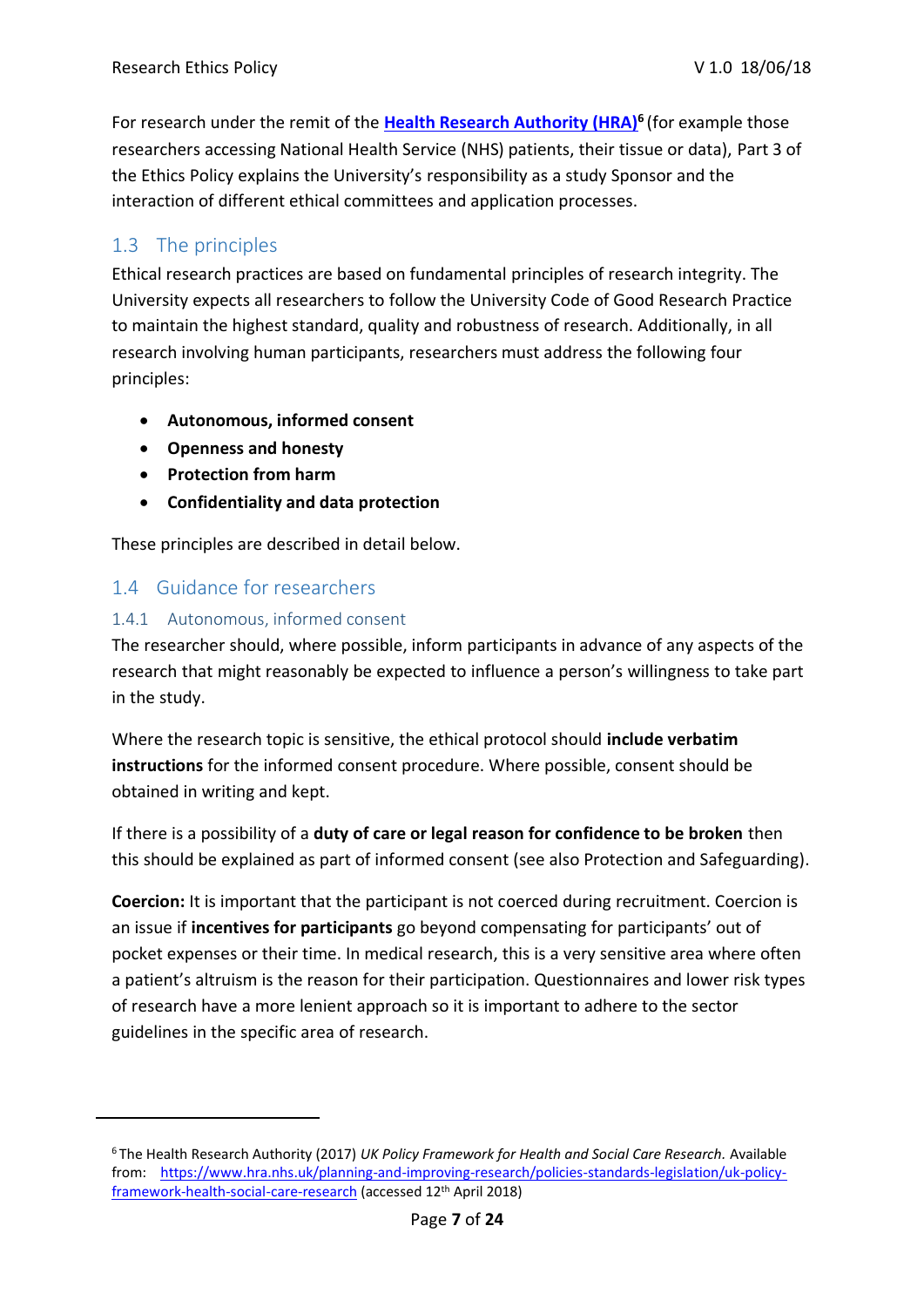Children: Children (under 16 years old<sup>7</sup>) should be involved in the decision-making process and give informed consent to participation in research wherever possible. It is important to ensure that children receive information about research that is understandable to them. Children must be given the time and opportunity to access support in their informed consent, for example, to discuss the research with a trusted adult.

Where children are concerned, it is mandatory (unless special circumstances) to secure permission from **parents or teachers acting in loco parentis,** in addition to the child's informed consent. With sensitive research topics, written informed consent may be obtained from both parents.

In some circumstances, children might object to involving their parents in the decisionmaking process or it might jeopardise the research (for example, in research into teenage sexuality or psychoactive substance use). In such circumstances, the researcher needs to have regard to the potential risk to the participants as a priority.

**Vulnerable groups:** where research involves potentially vulnerable groups, for example, older persons, young adults (16-18 years old) or adults with disabilities, members of marginalised groups, or those in disadvantageous power relationships within personal and professional roles, every effort should be made **to secure freely given informed consent**  that participants have actively provided.

Where adults with a **cognitive impairment**<sup>8</sup>are concerned, researchers should assume that a person has capacity to make a decision, unless there is evidence that they do not have capacity to make a specific decision. Prospective participants must receive support to try to help them make their own decision. Where appropriate, carers or gatekeepers might make a decision on behalf of the participant. The participant has the right to disagree with such decision.

For a **researcher in a position of trust**, where their professional role brings them into contact with potential participants, an independent **gatekeeper** is required as a mediator so that the participants do not feel coerced into taking part. There may be a **conflict in interest**  here in the researcher's role as a professional and a researcher.

**Right to withdraw**: Where possible, participants should be informed at the outset of the study that they have the right to withdraw at any time, without penalty. (See confidentiality and data protection guidance at section 2.4.4 on appropriate use of initial data already gathered.)

 $7$ The age of 16 refers to regulations in England. There are different rules, regulations and guidelines regarding the participation of children in research in different countries, in particular concerning ethics approval and informed consent. The overview of EU regulations and relevant policies is available from:

<https://fra.europa.eu/en/publication/2014/child-participation-research> (accessed 24th October 2019) <sup>8</sup> Mental Capacity Act 2005, available from:<https://www.legislation.gov.uk/ukpga/2005/9/contents> (accessed 30th January 2018).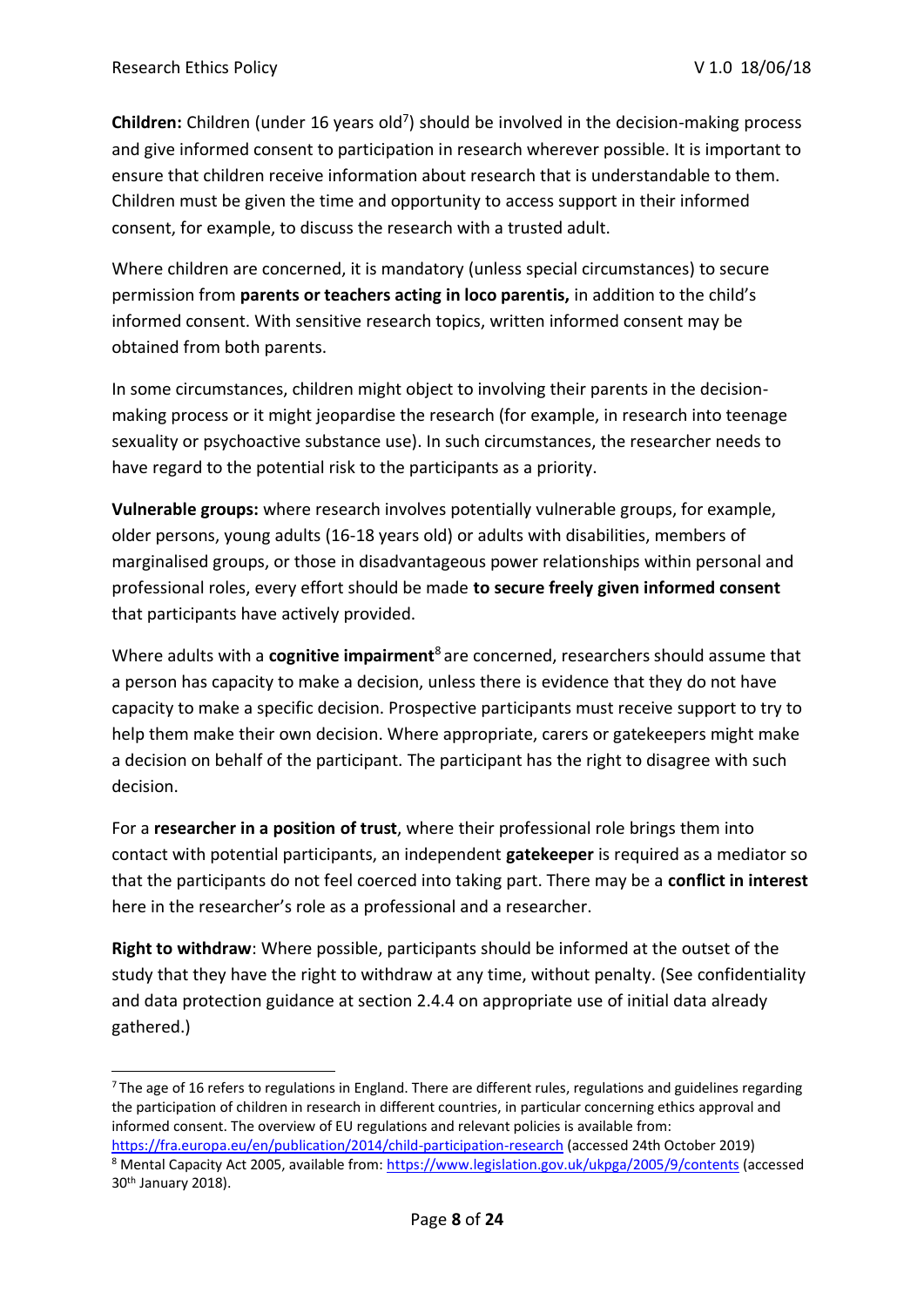In the case of children, **the children** themselves, or those acting in **loco parentis (if children are not** of sufficient understanding), shall be informed of the right to withdraw from participation in the study.

#### 1.4.2 Openness and honesty

As far as possible, researchers should be open and honest about the research, its purpose and potential applications. This includes declaring any conflicts of interest, the funding source and how the results might be used.

**Clarity of language:** all effort, within reason, must be made to ensure **inclusivity**, for example the use of translated material, interpreters or illustrations.

**Deception:** Some types of research require deception in order to achieve their scientific purpose. Deception will be approved only if the following conditions are met:

- Deception is **completely unavoidable** if the purpose of the research is to be achieved.
- The research objective has **strong scientific merit**.
- Any potential harm arising from the proposed deception can be effectively **neutralised or reversed** by the proposed debriefing procedures.

Failing to inform participants of the **specific purpose of the study** at the outset is not normally considered to be deception, provided that adequate informed consent and debriefing procedures are proposed.

**Covert research:** Covert observation may be a legitimate method of research when it is impossible to use other methods to obtain essential data. Covert research must observe current legislation on **privacy**. If informed consent has not been obtained prior to the covert research in non-public settings, it should be obtained *post hoc* wherever possible.

**Debriefing**: Researchers should, where possible, provide an account of the purpose of the study as well as its procedures. If this is not possible at the outset, then it should be provided on completion of the study.

#### 1.4.3 Protection from harm and safeguarding

**Safety responsibilities**: It is the Principal Investigator's (PI's) responsibility to ensure that all relevant safety procedures are in place to assess and minimise risk to participants, the research team or the general public and the environment. This will include reviewing risk assessments, referring to lone working guidelines, updating training and appropriate certification.<sup>9</sup>

<sup>9</sup>For detailed guidelines, refer to Research Ethics Handbook available from: [http://www.ethicsguidebook.ac.uk/Assessing-risk-and-harm-21 \(](http://www.ethicsguidebook.ac.uk/Assessing-risk-and-harm-21)accessed 28th November 2017)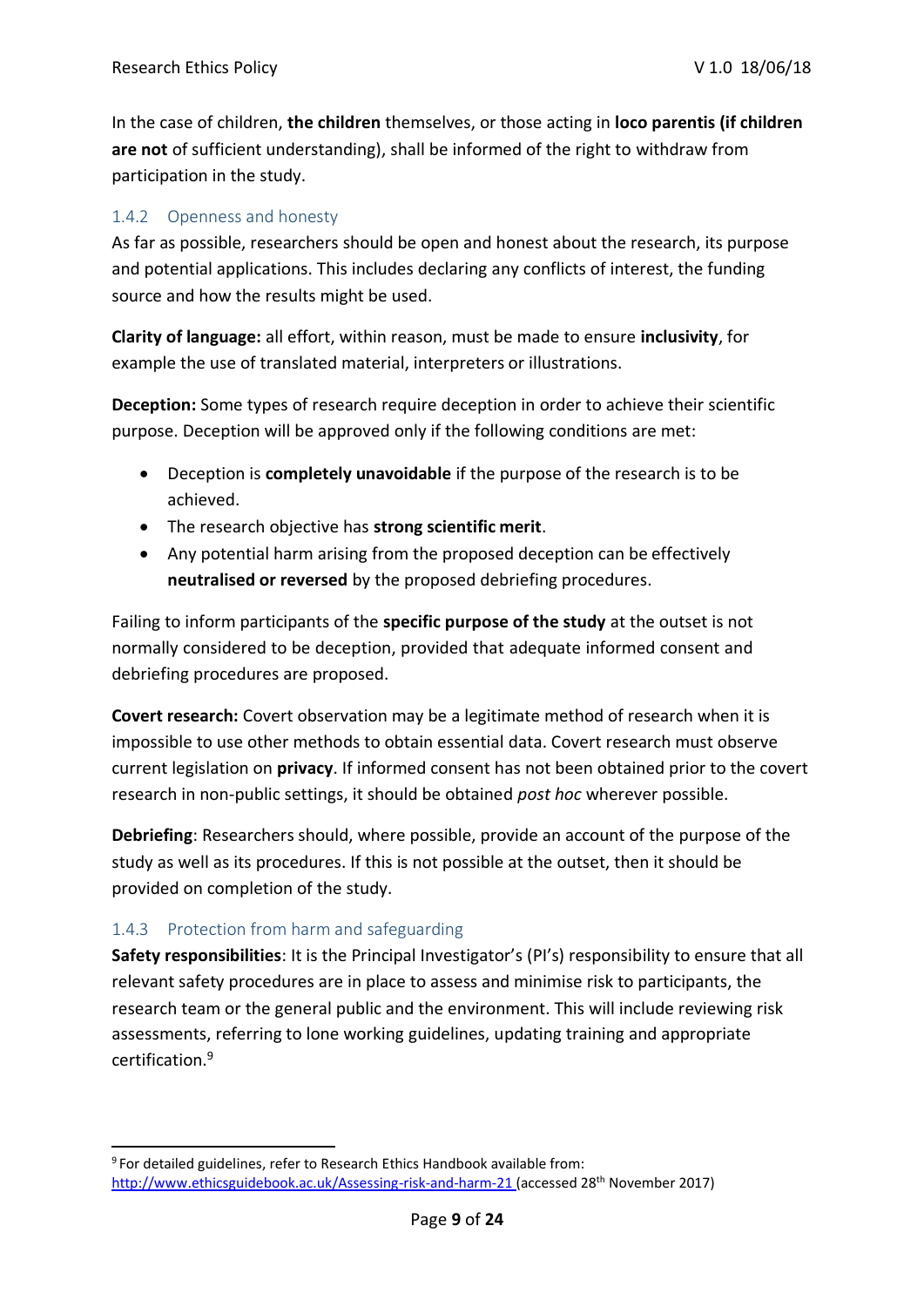**Protection from Harm**: Researchers must protect participants from physical and/or psychological harm at all times during the research.

Note that where stressful or hazardous procedures are concerned, the essential **informed consent** does not absolve the researcher from responsibility for protecting the participants. In such cases, the research protocol must specify the means by which participants will be protected, e.g. by the availability of qualified medical or non-medical assistance.

Where physical or mental harm nevertheless does result from research procedures, investigators are obliged to take action to remedy such harm.

**Equality:** Participants should not be disadvantaged by their involvement in research (i.e., removed or excluded from treatment or education). They should be given opportunity of the alternative treatment or education to be consistent.

**Beneficence:** It is expected that although altruistic participation is considered the ideal, participants should not be disadvantaged by their willingness to participate in research. Out of pocket expenses and compensation for time (in some cases) are acceptable and not considered as coercive.

**Right to complain**: The information provided to participants about the study must clearly state the procedure for them to complain if they are not satisfied. Ideally, an **independent contact** should be provided to allow participants to report their dissatisfaction with the study if they are not able to address it with their study team contact. The procedure should be outlined with initial information about the study, so that instances of unethical behaviour or allegations of research misconduct can be addressed.

Any **safeguarding concerns involving vulnerable participants** must be reported to the University Safeguarding Officer. The safeguarding officer will be able to follow procedures and make appropriate contacts directly and in a timely manner.

#### 1.4.4 Confidentiality and data management

**Confidentiality**: Except with explicit consent of the participant, researchers are required to ensure confidentiality of the **participant's identity and personal identifiable data**  throughout the conduct and reporting of the research.

To support the right of a participant to withdraw from a study and **control how their data is used** the information form should clearly explain what happens to their data, in terms of what research data will be kept, how their personally identifiable information will be anonymised and what data will be publically available (open data). The form may have to state a **caviat** that, due to some data already being incorporated, irretrievable or already used in producing results, their discontinuation may only be possible after a certain point.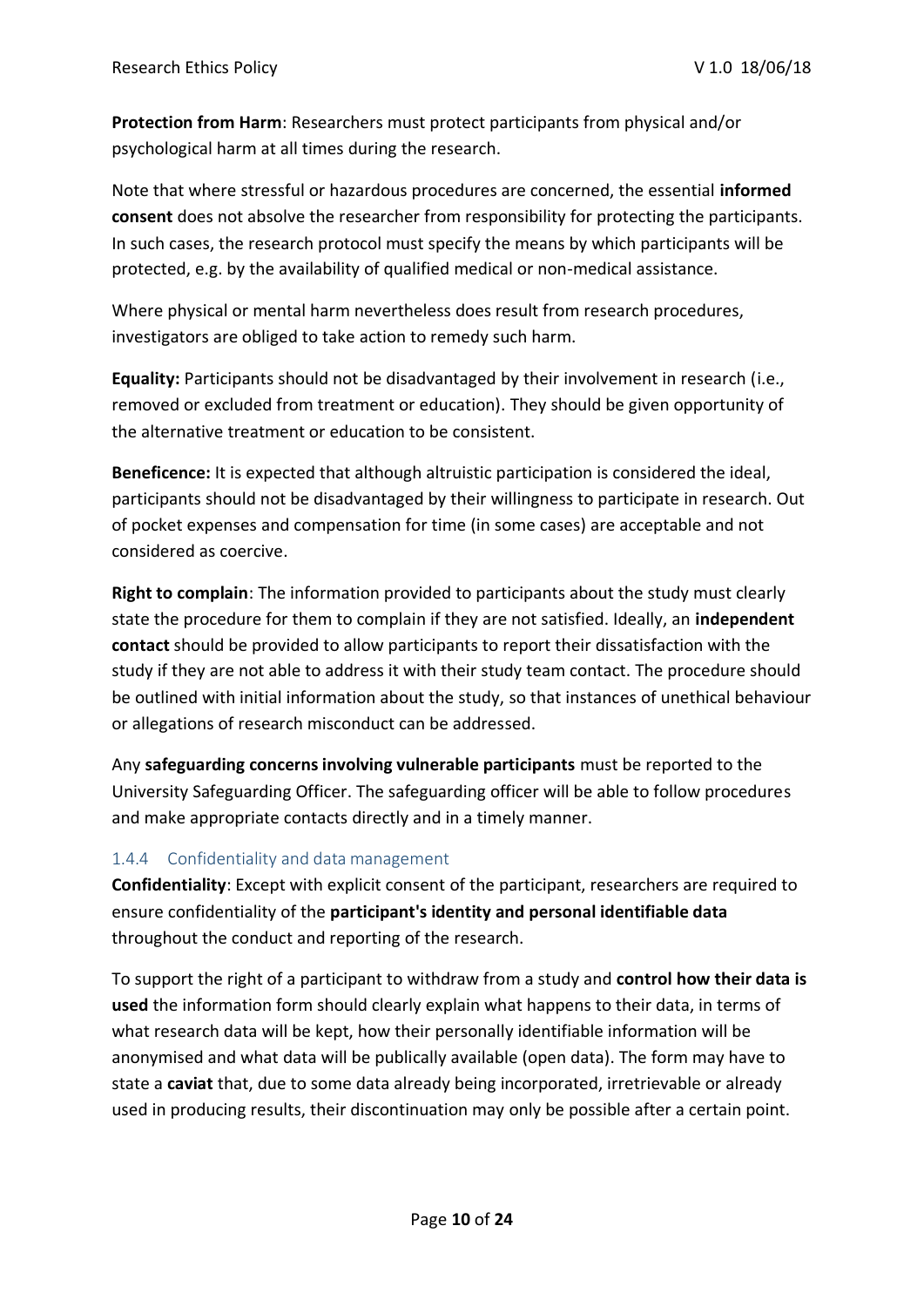Research **protocols need to specify procedures for how confidentiality will be achieved**. For example, transcriptions of interviews may be encoded such that no written record of the participant's name and data exist side by side<sup>10</sup>.

**Research data:** Researchers must ensure appropriate storage and protection of research data. Where records are stored digitally, or within log or lab books - th[e Information](https://www.plymouth.ac.uk/uploads/production/document/path/6/6015/EIM-POL-001_-_Information_Security_Classification_Policy_v1.1.pdf) [Security Classification Policy](https://www.plymouth.ac.uk/uploads/production/document/path/6/6015/EIM-POL-001_-_Information_Security_Classification_Policy_v1.1.pdf)<sup>11</sup> and the [Research Data Policy](https://www.plymouth.ac.uk/uploads/production/document/path/6/6913/Research_Data_Policy.pdf)<sup>3</sup> apply

**Open data policy:** Researchers must ensure appropriate open access to research data resulting from publicly funded research after its current use in research. Data relating to identifiable individuals must be held in accordance with the principles of data confidentiality legislation and any guarantees given to participants. Such data must be anonymised<sup>10</sup> before it is made publicly available. Researchers must restrict access when anonymity and confidentiality cannot be guaranteed.

<sup>&</sup>lt;sup>10</sup> Comprehensive guidance for anonymisation of personal data is included in Information Commissioner's Office (2012) *Anonymisation: managing data protection risk code of practice*. Available from: <https://ico.org.uk/media/for-organisations/documents/1061/anonymisation-code.pdf> (accessed 13th December 1017)

<sup>&</sup>lt;sup>11</sup> Information Security Classification Policy is available from: https://www.plymouth.ac.uk/uploads/production/document/path/6/6015/EIM-POL-001 -Information Security Classification Policy v1.1.pdf (accessed 13<sup>th</sup> December 1017)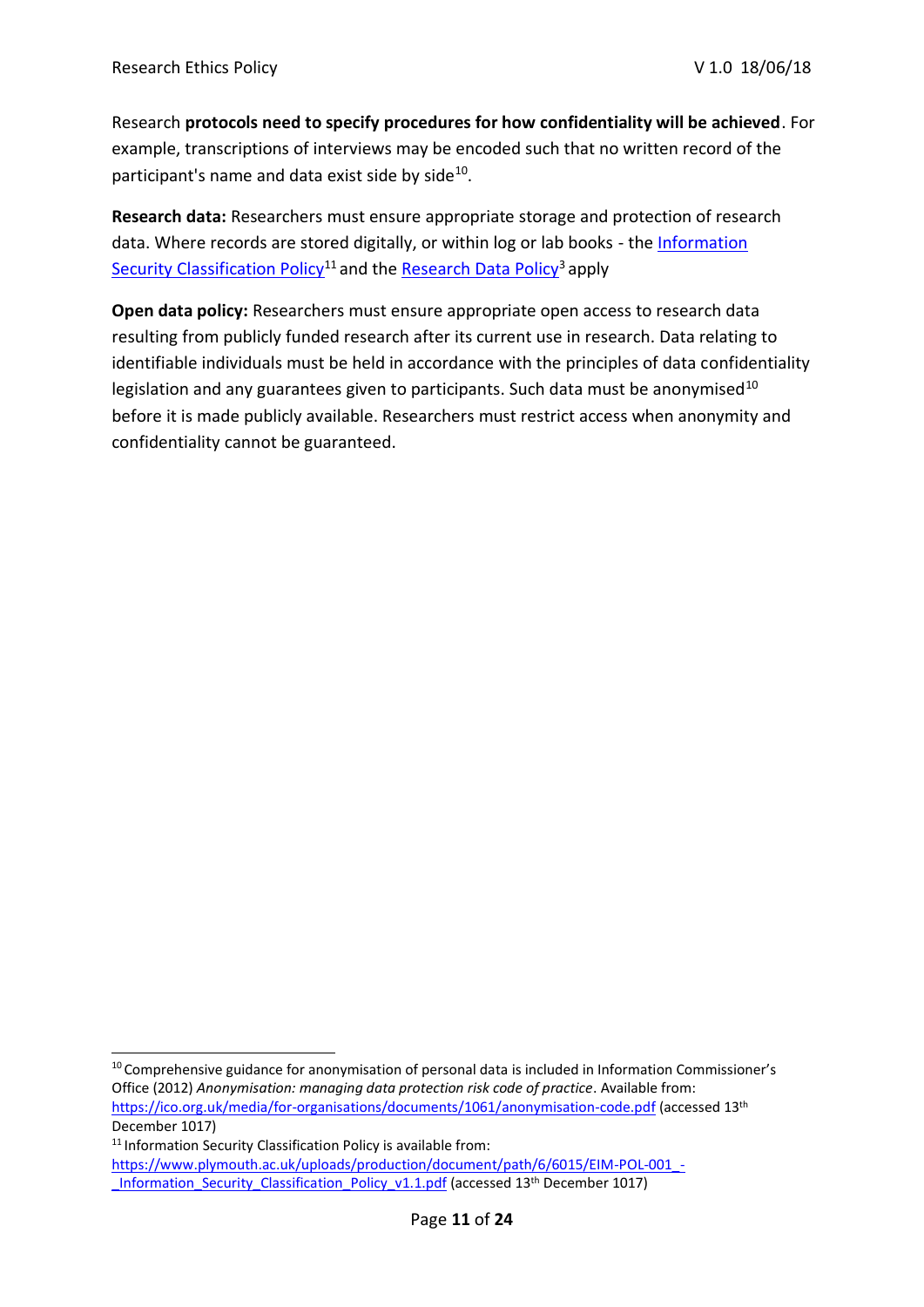# Part 2: Research involving NHS patients, staff or resources

### 2.1 Background

For research, governed by the Health Research Authority (HRA) and under the remit of the HRA UK Policy Framework for Health & Social Care (for example National Health Service (NHS) patients, their tissue or data), applications are made for approval by HRA and in most cases by an external NHS research ethics committee (REC) termed a National Research Ethics Service (NRES REC) Committee<sup>12</sup>.

Review by a NRES REC Committee is required by law in certain situations:

- Adults lacking capacity to consent for themselves
- Disclosure of protected information from HFEA Register
- Exposure to ionising radiation
- Human tissue
- Investigational medical devices
- Investigational medicinal products
- Practising midwives
- Private and voluntary health care
- Processing confidential patient information without consent
- Residential care homes
- Nursing Homes
- Independent Health Care Clinics

This Policy explains the University's responsibility as a study Sponsor and the interaction of different ethical committees and application processes to support compliance with the HRA and NRES policy framework.

### 2.2 Ethical review of research that relates to areas of responsibility of the UK Health Departments.

The [HRA UK Policy Framework for Health & Social Care](https://www.hra.nhs.uk/planning-and-improving-research/policies-standards-legislation/uk-policy-framework-health-social-care-research/)<sup>13</sup>*sets out principles of good practice in the management and conduct of health and social care research in the UK. These principles protect and promote the interests of patients, service users and the public in*  health and social care research, by describing ethical conduct and proportionate, assurance-

<sup>&</sup>lt;sup>12</sup> NRES head office is accountable to the UK Health Departments and United Kingdom Ethics Committee Authority (UKECA) which is the statutory body responsible for establishing, recognising and monitoring ethics committees in the UK. It is independent of the researchers, the organisations funding the research and the organisations where the research will take place. UKECA utilises Standard Operating Procedures (SOPs) and Governance Arrangements for Research Ethics Committees (GAfREC) to audit RES committees <sup>13</sup> Health Research Authority's HRA UK Policy Framework for Health & Social Care is available from: [https://www.hra.nhs.uk/planning-and-improving-research/policies-standards-legislation/uk-policy](https://www.hra.nhs.uk/planning-and-improving-research/policies-standards-legislation/uk-policy-framework-health-social-care-research/)[framework-health-social-care-research/](https://www.hra.nhs.uk/planning-and-improving-research/policies-standards-legislation/uk-policy-framework-health-social-care-research/) (accessed on 1<sup>st</sup> February 2018).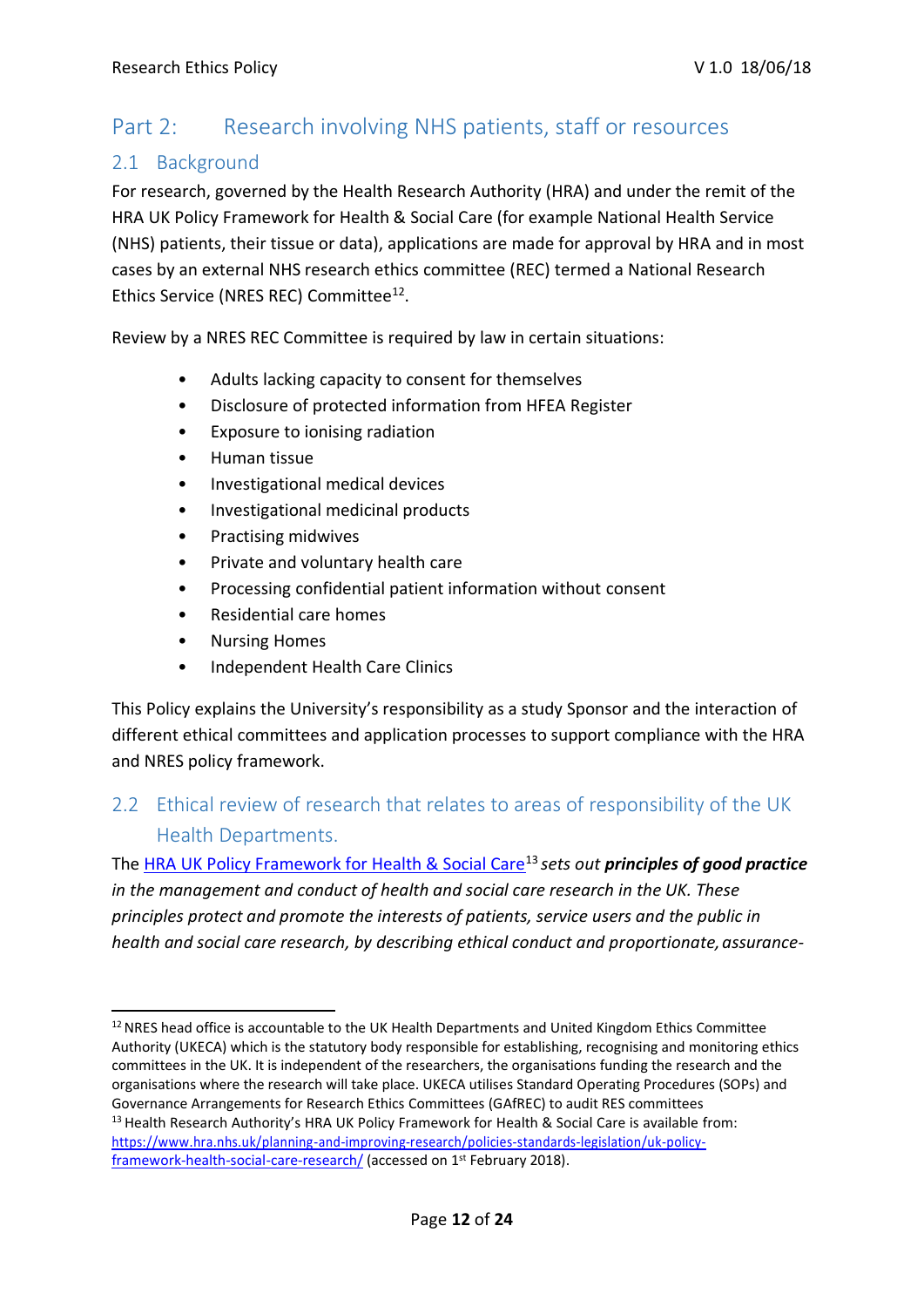*based management of health and social care research, so as to support and facilitate highquality research in the UK that has the confidence of patients, service users and the public.*

It is expected that implementation of these principles is achieved by organisations using existing 'national operational pol[icies and guidance, standard operating procedures \(SOPs\)](https://www.hra.nhs.uk/planning-and-improving-research) and operational platforms<sup> $14$ </sup> and only supplementing these with their own guidelines and processes for local arrangements when necessary.

#### 2.2.1 Health Research Authority (HRA) review and approval process

The Health Research Authority (HRA) reviewing process for health and social care research involves a) 'initial assessment' (to confirm the proposed study meets legal requirements, including 'capability and capacity' arrangements), b) where applicable, validation for submission to a National Research Ethics Service (NRES) research ethics committee (REC), to obtain 'favourable opinion', c) final 'HRA approval' d) review by the local Trust research and development (R&D) committee to provide local capability and capacity approval.

#### 2.2.2 Health Research Authority (HRA) requirements before a study begins

The University or NHS Sponsor for the study is only able to confirm that a study can go ahead once it is satisfied that; HRA approval, NRES REC 'favourable opinion', R&D capability and capacity approval and/or University faculty ethical review (FREIC) is in place. If required, appropriate access arrangements with the site Trust should be made (e.g. research passport) if the researcher does not already have an employment contract with that Trust.

#### 2.2.3 Summary of Sponsor responsibilities under the HRA UK Policy Framework for Health and Social Care

The sponsor has overall responsibility for the research, ensuring;

- a. quality of research proposals, protocols and applications
- b. suitability of the investigators, research team and research sites
- c. roles and responsibilities agreed and documented
- d. insurance or indemnity in place
- e. appropriate arrangements for making data and tissue accessible, with adequate consent and privacy safeguards,
- f. relevant approval in place before study starts
- g. verifying that regulatory and practical arrangements are in place
- h. adequate finance and management of the research project (including its competent risk management and data management)
- i. effective procedures and arrangements in place and adhered to for reporting (e.g., progress reports, safety reports) and for monitoring the research,

<sup>&</sup>lt;sup>14</sup>For detailed policies guidelines, refer to HRA UK, available from[: https://www.hra.nhs.uk/planning-and](https://www.hra.nhs.uk/planning-and-improving-research)[improving-research](https://www.hra.nhs.uk/planning-and-improving-research) (access 1<sup>st</sup> February 2018)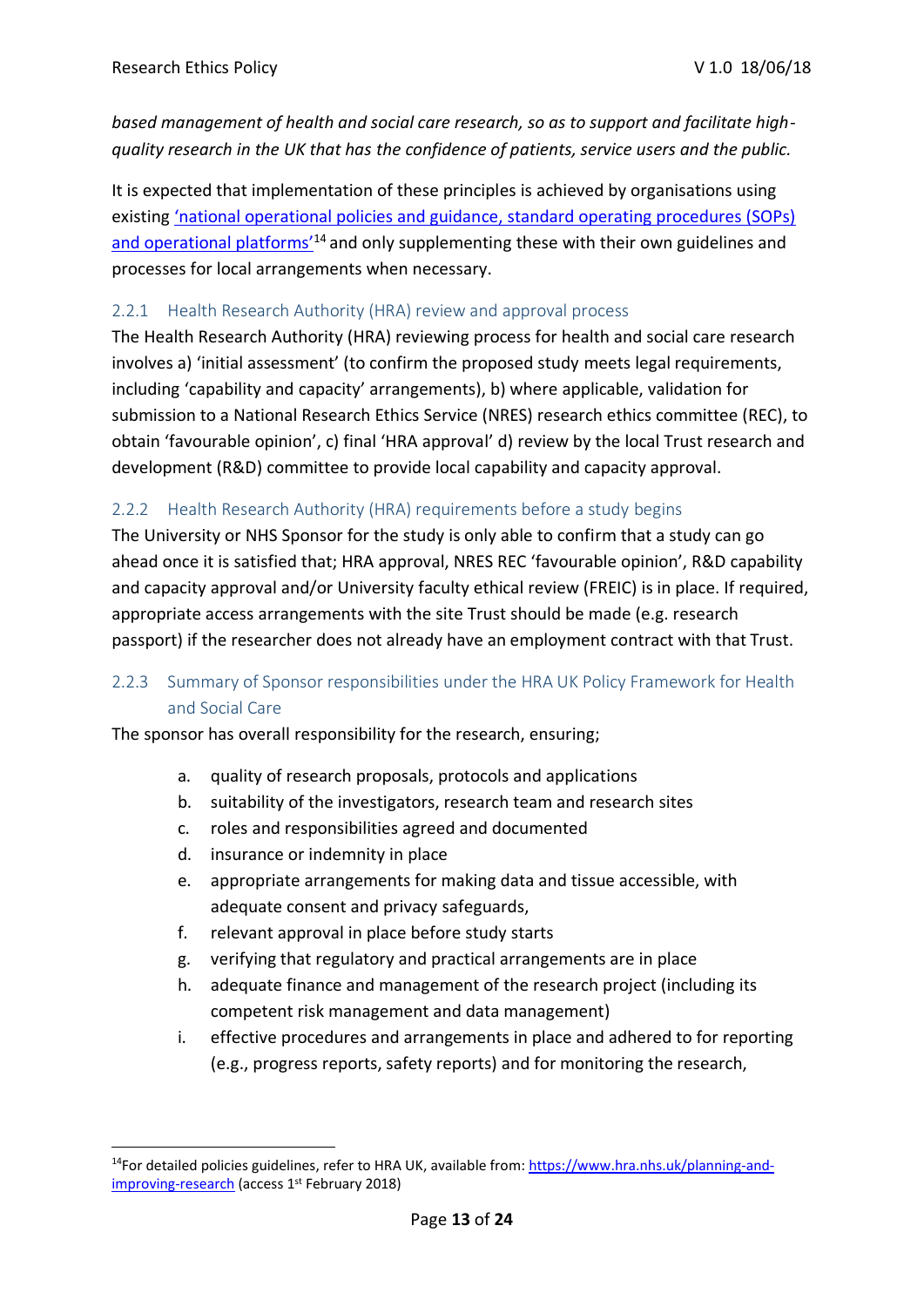including its conduct and the ongoing suitability of the approved proposal or protocol in light of adverse events or other developments.

**The Research Governance Specialist** (acting as University Sponsor Representative) follows the principles – giving advice and support to researchers and students, co-ordinating a governance process and authorising submissions for HRA approval. The Research Governance Specialist also liaises with the University and the Faculty Research Ethics and Integrity Committees (UREIC and FREICs) who provide internal ethical review, training and monitoring.

**Governance process at the University for NHS ethical review:** The Research Governance Specialist reviews and manages all applications from University researchers and students that are submitted to HRA for assessment and (if applicable) independent ethical review by HRA Research Ethics Committee (REC). The Research Governance Specialist authorises applications on behalf of the University and ensures that the University and NHS sites can meet the capability and capacity requirements proposed by the research.

**Internal ethical review:** Where studies are assessed by HRA as not requiring independent, UKECA approved, ethical review (via NRES) they will still need to be fully reviewed by the University Faculty Research Ethics and Integrity Committee (FREIC). If the study has been given HRA NRES REC, favourable opinion the researcher is required by the University to submit their study and approval documentation to the FREIC for expedited review or Chair's action.

**Audit:** The FREIC reports annually on the number of studies that have undergone external review to UREIC. Studies approved by HRA will be subject to regular audits by the Sponsor Representative and Principal Investigators must comply with this requirement.

### 2.3 Data management

**Confidentiality:** In case of studies involving NHS patients, staff or resources, **no personally identifiable information** should be stored at the University beyond the end of the study except for signed consent forms.

**Storage:** Researchers must ensure appropriate storage and protection of research data for a period of 10 years. Where records are stored digitally, or within log or lab books the Information [Security Classification Policy](https://www.plymouth.ac.uk/uploads/production/document/path/6/6015/EIM-POL-001_-_Information_Security_Classification_Policy_v1.1.pdf)<sup>15</sup> and the [Research Data Policy](https://www.plymouth.ac.uk/uploads/production/document/path/6/6913/Research_Data_Policy.pdf)<sup>3</sup> also apply. Post study storage arrangements for data need to be agreed with the Research Governance Specialist (sponsor representative).

**Open data policy**: Researchers must ensure appropriate open access to research data resulting from publicly funded research after its current use in research. Data relating to

<sup>&</sup>lt;sup>15</sup> Information Security Classification Policy is available from:

[https://www.plymouth.ac.uk/uploads/production/document/path/6/6015/EIM-POL-001\\_-](https://www.plymouth.ac.uk/uploads/production/document/path/6/6015/EIM-POL-001_-_Information_Security_Classification_Policy_v1.1.pdf) Information Security Classification Policy v1.1.pdf (accessed 13<sup>th</sup> December 1017)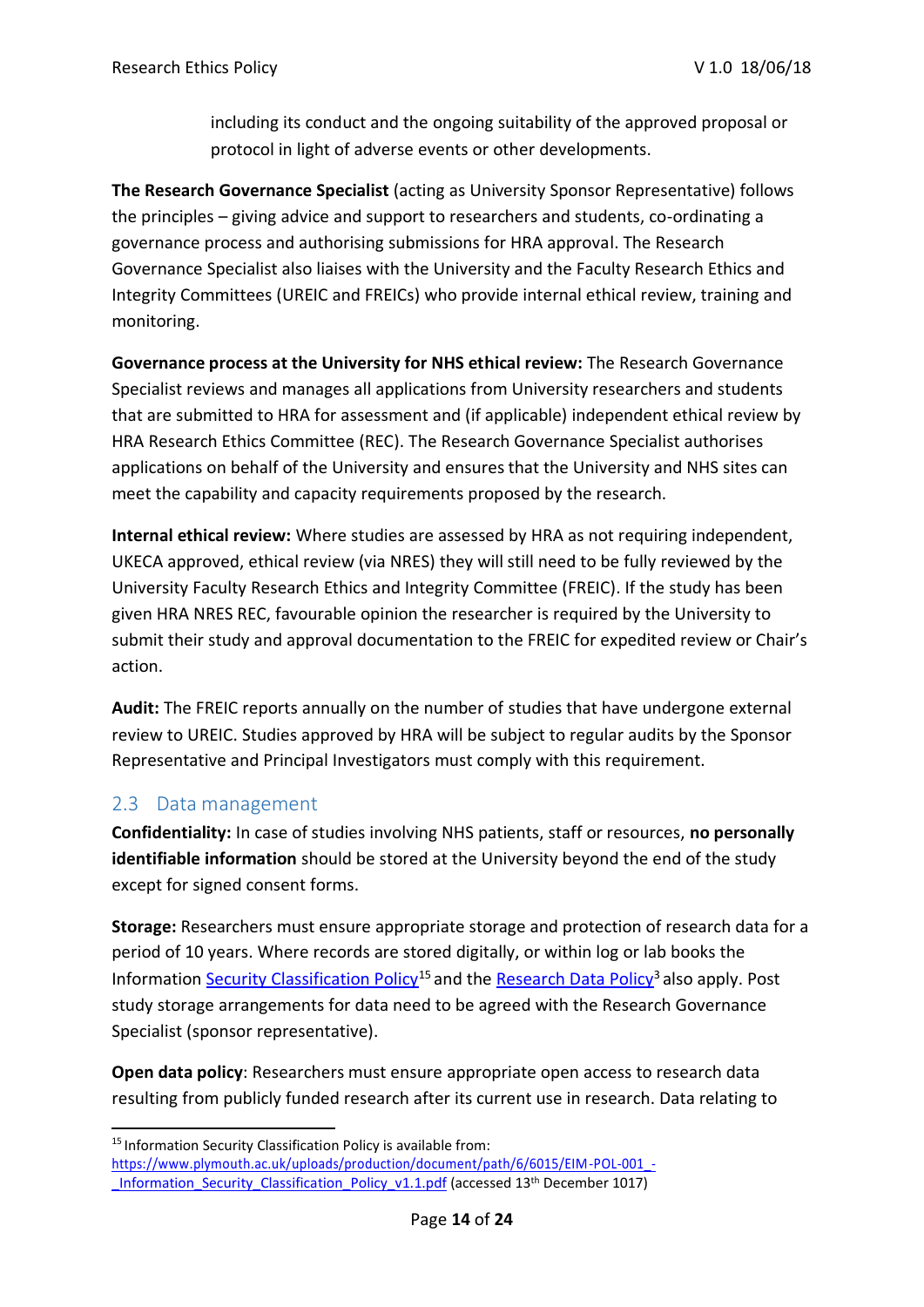personally identifiable information related to human tissue must be held in accordance with the principles of data confidentiality legislation and any guarantees given to participants. Such data must be **anonymised<sup>16</sup>** before it is made publicly available. Researchers **must restrict** access when anonymity and confidentiality cannot be guaranteed.

<sup>&</sup>lt;sup>16</sup> Comprehensive guidance for anonymisation of data is included in Information Commissioner's Office (2012) *Anonymisation: managing data protection risk code of practice*. Available from: [https://ico.org.uk/media/for](https://ico.org.uk/media/for-organisations/documents/1061/anonymisation-code.pdf)[organisations/documents/1061/anonymisation-code.pdf](https://ico.org.uk/media/for-organisations/documents/1061/anonymisation-code.pdf) (accessed 13th December 1017)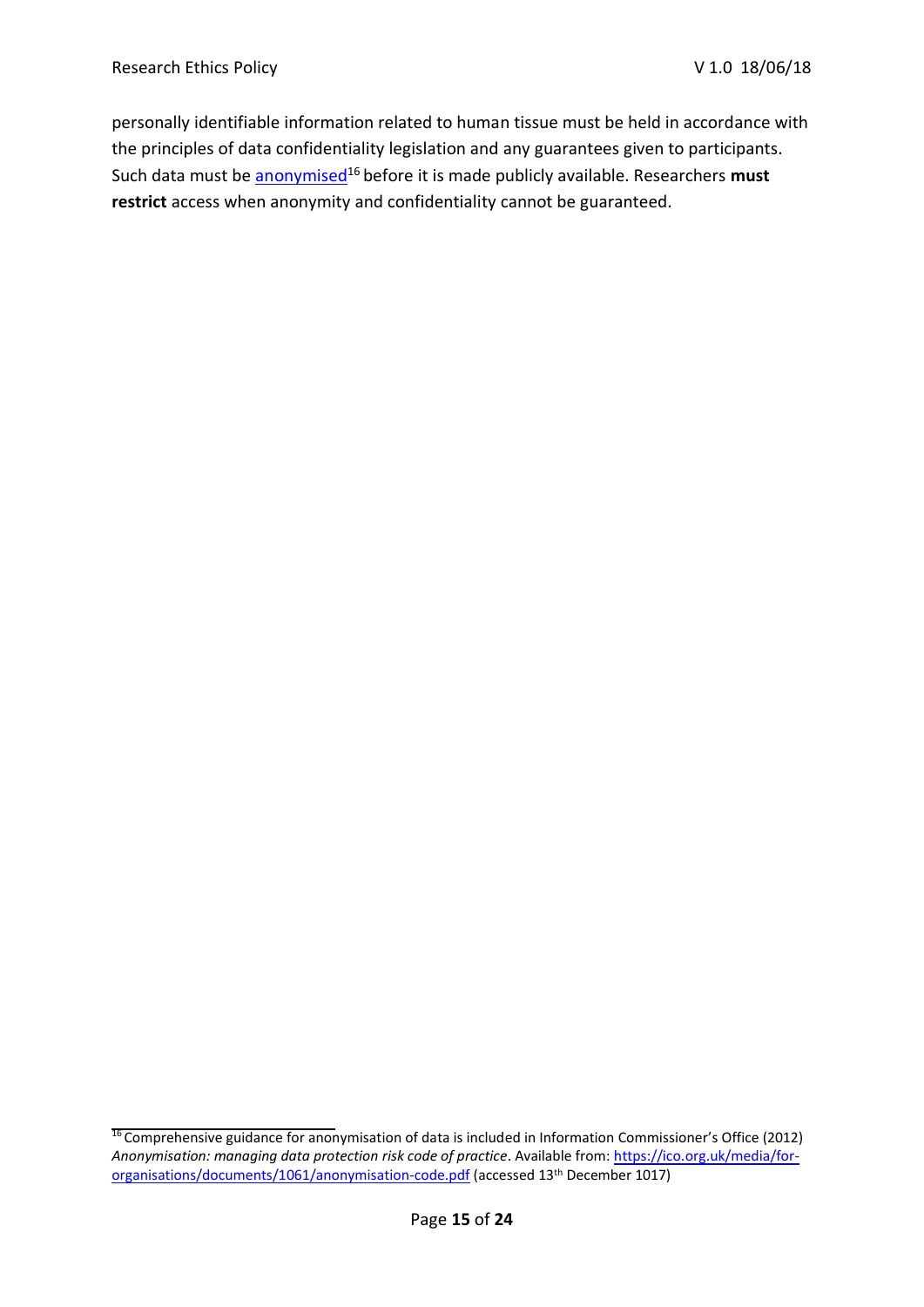# Part 3: Research involving human tissue

### 3.1 Background to research ethics involving human tissue

The governance of research involving human tissue at the University is regulated under the **[Human Tissue Act \(2004\)](https://www.legislation.gov.uk/ukpga/2004/30)<sup>17</sup>**and works to standards set by the **Human Tissue Authority (HTA)** in the **[Codes of Practice and Standards](https://www.hta.gov.uk/hta-codes-practice-and-standards)<sup>18</sup> .** It must meet the requirements of the **University HTA Licence.**

The University is licensed by the **[Human Tissue Authority \(HTA\)](https://www.hta.gov.uk/)<sup>19</sup>**specifically for the storage of human 'relevant material' for bio-medical research under the Human Tissue Act.

Human tissue governance at the University ensures that research involving human tissue or 'relevant material' is conducted to the highest professional standards, consent is appropriate to the research purpose, confidentiality protected, material is handled with dignity and respect, and stored with care to ensure its integrity.

### 3.2 Human Tissue Research Governance

**The University Human Tissue Governance Committee** oversees this area of research reporting to the University Research Ethics and Integrity Committee (UREIC). It delivers training and continued improvements in the quality management of human tissue research by monitoring practices (such as record keeping) and updating procedures. It monitors sample collections and has regular audits on the traceability of samples, appropriate storage and consent.

The University's **[HTA Quality Manual](https://www.plymouth.ac.uk/research/human/tissue)<sup>20</sup>**sets out a framework for conducting human tissue research and includes policy statements on human tissue research and guidance on the use of the University's **Human Tissue Core Standard Operating Procedures.**

The University requires that staff working with human tissue for research, are appropriately trained and that they are aware of their obligations. Human tissue training is mandatory for those working under the licence and is available to all staff through the University Staff Development Programme.

- <sup>18</sup>Human Tissue Authority (2017) *Codes of Practice and Standards*. Available from: <https://www.hta.gov.uk/hta-codes-practice-and-standards> (accessed 26th February 2018)
- $19$  Human Tissue Authority, the regulator for human tissue and organs. Details available from: [https://www.hta.gov.uk](https://www.hta.gov.uk/) (accessed 26th February 2018
- <sup>20</sup> Plymouth University (2014) *HTA Quality Manual*. Available from:

<sup>17</sup>Human Tissue Act 2004. Available from:<https://www.legislation.gov.uk/ukpga/2004/30> (accessed 26th February 2018)

<https://www.plymouth.ac.uk/research/human/tissue> (accessed 9th March 2018)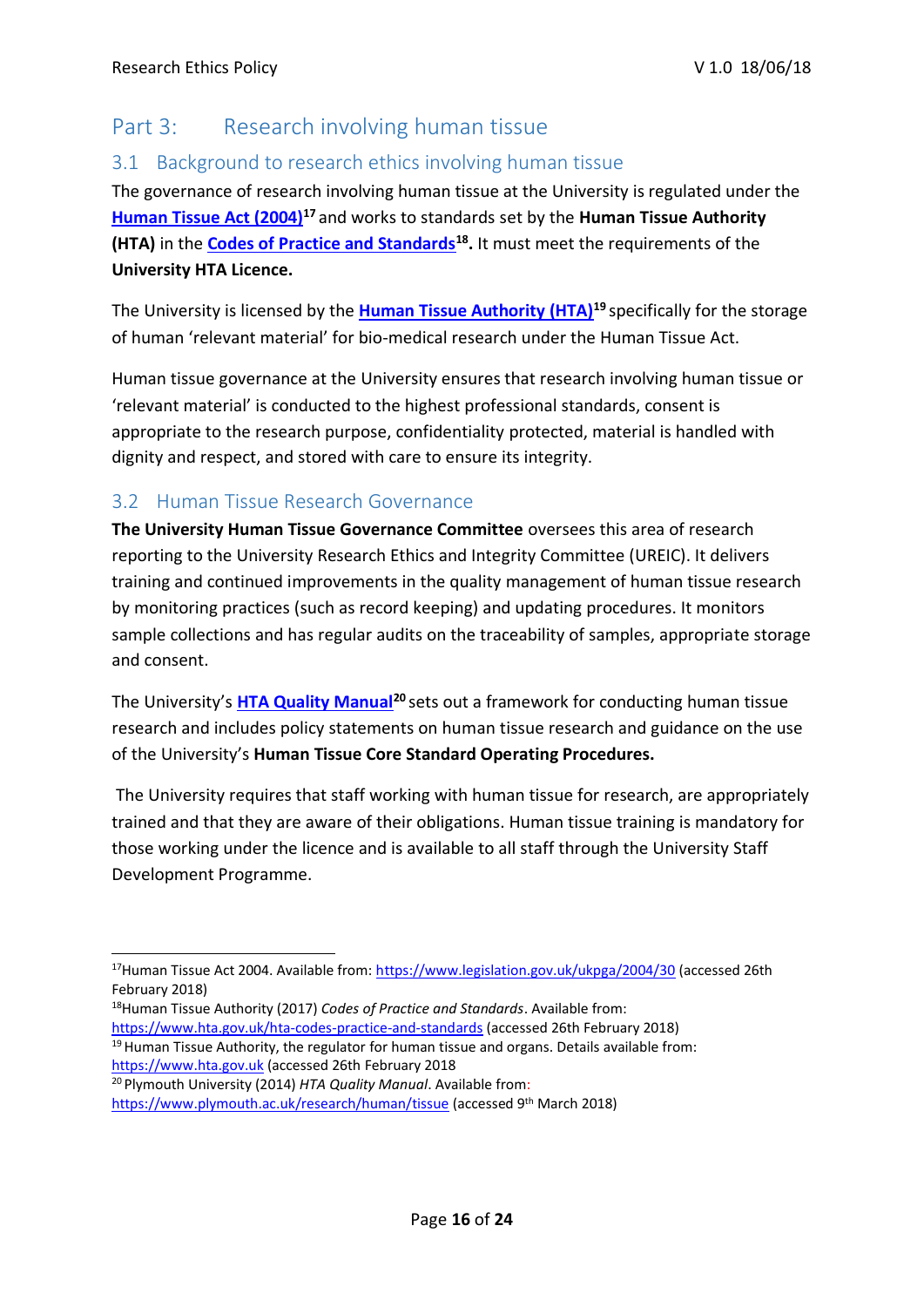### 3.3 Informed consent

The University procedures and audits ensure compliance under Human Tissue Act (2004), where all human tissue, used and stored for research, **must** have appropriate consent for storage and the proposed research study. Researchers should refer to the [HTA Code of](https://www.hta.gov.uk/) [-Practice A \(Consent\)](https://www.hta.gov.uk/)<sup>18</sup>, the University HT CoreSOP 1: Consent or contact the University's [HTA Designated Individual](https://www.plymouth.ac.uk/research/human/tissue)<sup>22</sup> for advice.

In exceptional cases where appropriate consent is not available, the material is from a living donor and it is completely anonymised, approval may be sought from a **recognised Research Ethics Committee (REC)<sup>23</sup> .**

The Human Tissue Act (2004) governs the use of DNA in research. There is a legal requirement that the use of DNA for research is appropriately consented by the donor.

### 3.4 Ethical review

Studies using **human tissue defined as 'relevant material'** in the Human Tissue Act (2004) that is received from NHS patients, **must** always have regulatory assessment approval from the Health Research Authority (HRA) $^{24}$  and ethical approval from the NHS Research Ethics Service [\(NHS RES\)](https://www.myresearchproject.org.uk/)<sup>25</sup>. Upon receiving a favourable opinion by the **NHS RES Research Ethics Committee,** this information should be passed to the University's FREIC for chair's acknowledgment.

When the NHS RES committee approval date **has expired** any remaining tissue samples must be destroyed or if appropriately consented booked in under the University's HTA licence by contacting the [University's HTA Designated Individual](https://www.plymouth.ac.uk/research/human/tissue)<sup>22</sup>.

Studies that are using human tissue from **non-NHS patients** (i.e., students or people not recruited via NHS) or those that obtain material from **a research tissue Biobank** or from any other source, including from outside of the UK, will submit their proposal for the FREIC approval before commencing their study. Research tissue biobanks, in some cases, can provide material with appropriate recognised or NHS RES committee generic ethical approval. In these cases, researchers are still required to submit an application to the University FREIC for review.

<sup>&</sup>lt;sup>22</sup> More information about the procedures involving research with human tissue are available from: <https://www.plymouth.ac.uk/research/human/tissue> (accessed 2nd March 2018)

<sup>23</sup>For the purposes of the Human Tissue Act (2004), **recognised RECs** include all RECs within the Research Ethics Service of the four UK countries (Please refer to HTA Code of Practice E: Research, section 65). <sup>24</sup>Details about the ethical review process under HRA are included at the University policy on The Research Involving NHS Patients, Staff or Resources.

<sup>&</sup>lt;sup>25</sup>See NHS RES webpage:<https://www.hra.nhs.uk/about-us/committees-and-services/res-and-recs> for guidance. Apply for NHS RES ethical approval through the Integrated Research Application System available through[: https://www.myresearchproject.org.uk](https://www.myresearchproject.org.uk/) (accessed 2<sup>nd</sup> March 2018)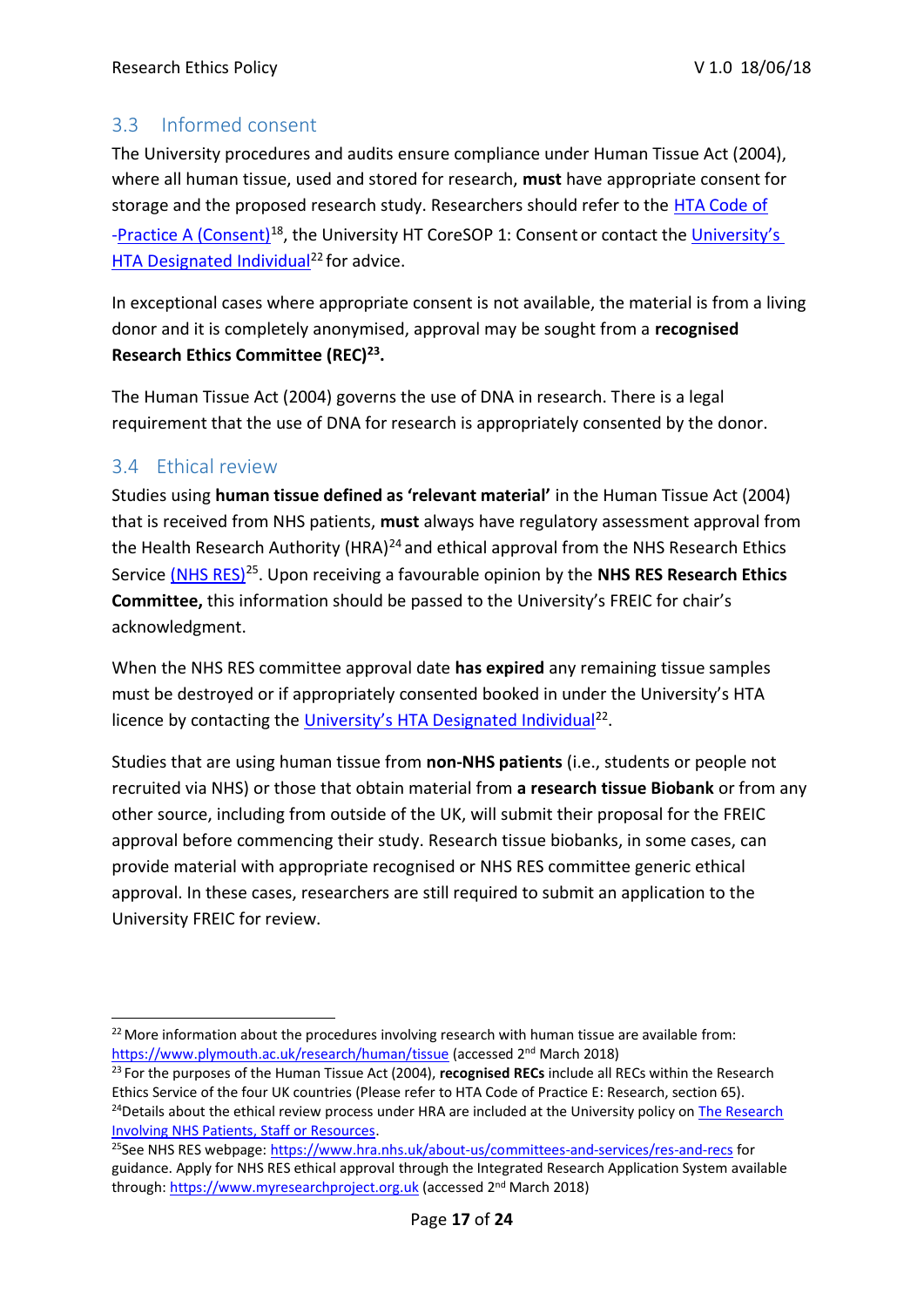**The Designated Individual** for the University's HTA licence will be informed in all cases to ensure that the study meets HTA standards and that the researcher has received the appropriate training.

**Storage and use of human tissue without approval from a recognised REC**: In some cases, e.g., when the human tissue is not from NHS patients, the material can be stored and used for research without approval from a recognised REC, with approval from the Designated Individual and the appropriate FREIC. In these cases the human tissue **must** be registered with the Designated Individual and be stored under the University HTA Licence.

### 3.5 Data management and confidentiality

In the case of studies using human tissue originated from NHS patients, **no personally identifiable information** or samples should be stored at the University. Human Tissue samples **must** be coded such that they do not include any information that would enable identification of a tissue donor from a stored sample. NHS data security is overseen by the [NHS Trust Caldicott Guardian](https://www.ukcgc.uk/manual/principles)<sup>26</sup> who ensures appropriate protection for patient records. The University [HT CoreSOPs](https://collaborate.plymouth.ac.uk/sites/pupsmdrg/HTA/Pages/default.aspx) detail appropriate record keeping and labelling for human tissue samples and personal information.

**Research data:** Researchers must ensure appropriate storage and protection of research data. Where records are stored digitally, or within log or lab books - the Information [Security Classification Policy](https://www.plymouth.ac.uk/uploads/production/document/path/6/6015/EIM-POL-001_-_Information_Security_Classification_Policy_v1.1.pdf)<sup>27</sup> and the [Research Data Policy](https://www.plymouth.ac.uk/uploads/production/document/path/6/6913/Research_Data_Policy.pdf)<sup>3</sup> apply in addition to the HT CoreSOPs.

**Open data policy**: Researchers must ensure appropriate open access to research data resulting from publicly funded research after its current use in research. Data relating to personally identifiable information associated with human tissue must be held in accordance with the principles of data confidentiality legislation and any guarantees given to participants. Such data must be [anonymised](https://ico.org.uk/media/for-organisations/documents/1061/anonymisation-code.pdf)<sup>28</sup> before it is made publicly available. Researchers **must restrict** access when anonymity and confidentiality cannot be guaranteed.

 $26$  See the Caldicott principles for professional standards of managing patient data: <https://www.ukcgc.uk/manual/principles> (accessed 2<sup>nd</sup> March 2018)

<sup>&</sup>lt;sup>27</sup> Information Security Classification Policy is available from:

[https://www.plymouth.ac.uk/uploads/production/document/path/6/6015/EIM-POL-001\\_-](https://www.plymouth.ac.uk/uploads/production/document/path/6/6015/EIM-POL-001_-_Information_Security_Classification_Policy_v1.1.pdf) Information Security Classification Policy v1.1.pdf (accessed 13<sup>th</sup> December 1017)

<sup>&</sup>lt;sup>28</sup> Comprehensive guidance for anonymisation of data is included in Information Commissioner's Office (2012) *Anonymisation: managing data protection risk code of practice*. Available from: [https://ico.org.uk/media/for](https://ico.org.uk/media/for-organisations/documents/1061/anonymisation-code.pdf)[organisations/documents/1061/anonymisation-code.pdf](https://ico.org.uk/media/for-organisations/documents/1061/anonymisation-code.pdf) (accessed 13th December 1017)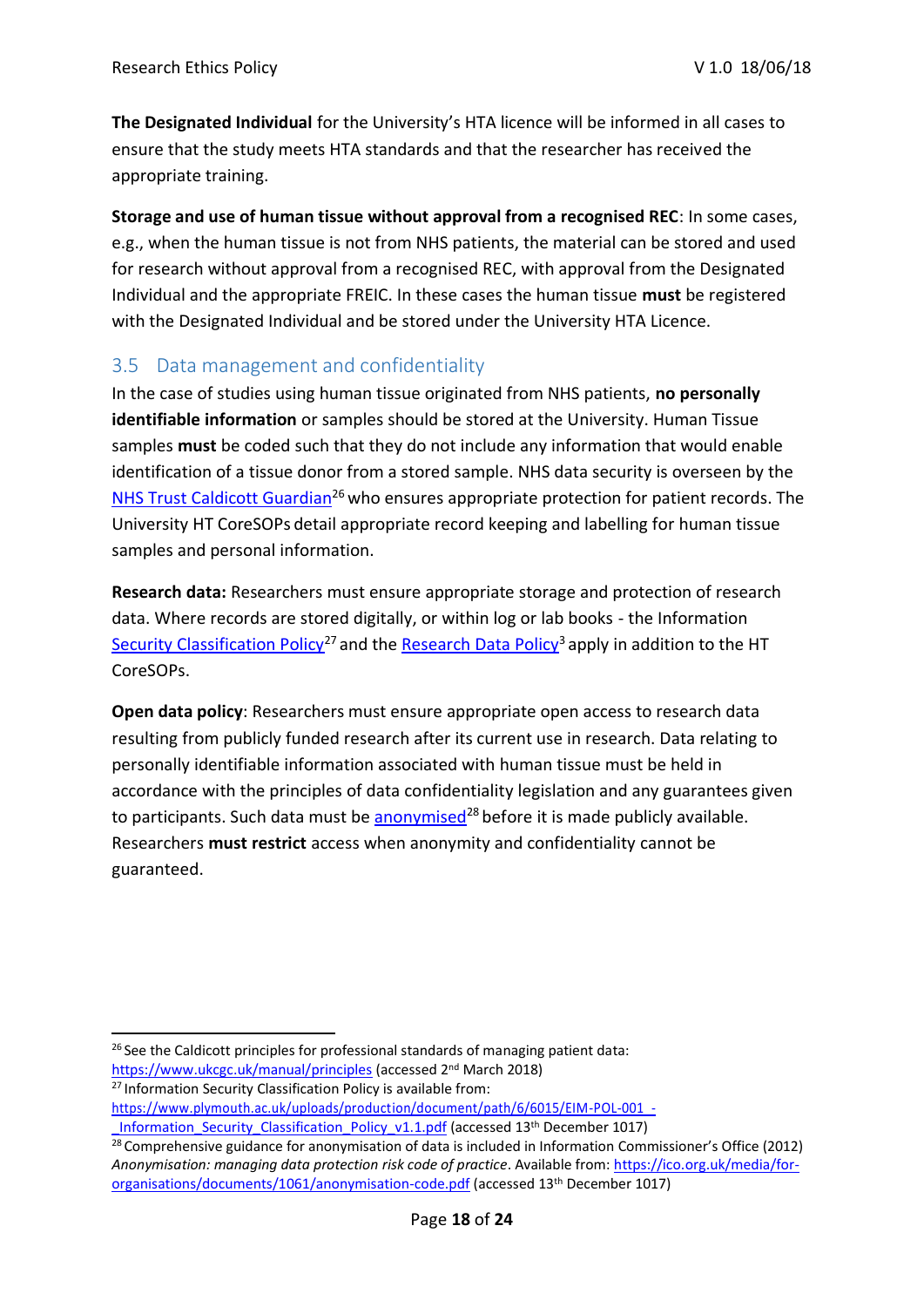### Part 4: Research involving non-human live organisms

## 4.1 Research involving animals regulated under the Animal (Scientific Procedures) Act 1986 (ASPA)

Research on animals included in the [Animals \(Scientific Procedures\) Act \(1986\) /](http://www.legislation.gov.uk/ukpga/1986/14) [EU Directive 2010/63/EU](http://www.legislation.gov.uk/ukpga/1986/14)<sup>29</sup>(currently all non-human vertebrates and cephalopods) is regulated through a stringent licensing system, operated by the *Home Office*<sup>30</sup>, controlling what can be done, where and by whom. Individuals must check, prior to any commencement of work, what permissions and licences are required.

The University holds a **Home Office establishment licence** and all researchers carrying out work regulated by  $\overline{ASPA}^{29}$  are required to hold a personal and/or project licence in order to carry out research involving these organisms. Once the project (or the researcher's post) is finished, the licence holder must contact the Home Office and request revocation/transfer of any active personal or project licence if not immediately required.

The University is a signatory of the [UK Concordat on Openness on Animal](http://concordatopenness.org.uk/) Research<sup>31</sup> that sets the commitments for clear, proactive communication with the public and reporting about when, how and why animals are used in research.

The University uses alternatives to animals wherever possible, such as computer modelling, tissue culture, cell and molecular biology, and research with human participants.

The University Governance Board and Animal Welfare and Ethical Review Board overview and support compliant research activities by providing advice and training for all research regulated under ASPA<sup>29</sup>.

### 4.2 Ethical review of research involving animals<sup>32</sup>

All projects involving animal research are underpinned by a commitment to **[the principles of](https://www.nc3rs.org.uk/) [the 3Rs: replace, reduce, refine](https://www.nc3rs.org.uk/)**<sup>33</sup>; and are subject to the University's ethical review process prior to authorisation by the Home Office.

Permission to carry out a specific research project is granted only if the potential benefits to humankind or other animals are judged to outweigh any likely animal suffering. Compliance with legislation is monitored closely through the University Animal Welfare and Ethical

<http://www.legislation.gov.uk/ukpga/1986/14> (access 2<sup>nd</sup> February 2018)

<sup>&</sup>lt;sup>29</sup> The Animals (Scientific Procedures) Act (1986) is available from:

<sup>&</sup>lt;sup>30</sup> For guidance on how to carry out scientific research and testing using animals, and how to apply for licences from the Home Office, please, refer to:<https://www.gov.uk/guidance/research-and-testing-using-animals> (access 2nd February 2018)

<sup>&</sup>lt;sup>31</sup>The UK Concordat on Openness on Animal Research is available from: [http://concordatopenness.org.uk](http://concordatopenness.org.uk/) (access 2nd February 2018)

<sup>&</sup>lt;sup>32</sup> For details about Use of Animal in Research and Ethical Review process at Plymouth University, please, refer to:<https://www.plymouth.ac.uk/research/animals> (access 2nd February 2018)

<sup>33</sup>For details, please, refer to:<https://www.nc3rs.org.uk/> (access 1st February 2018)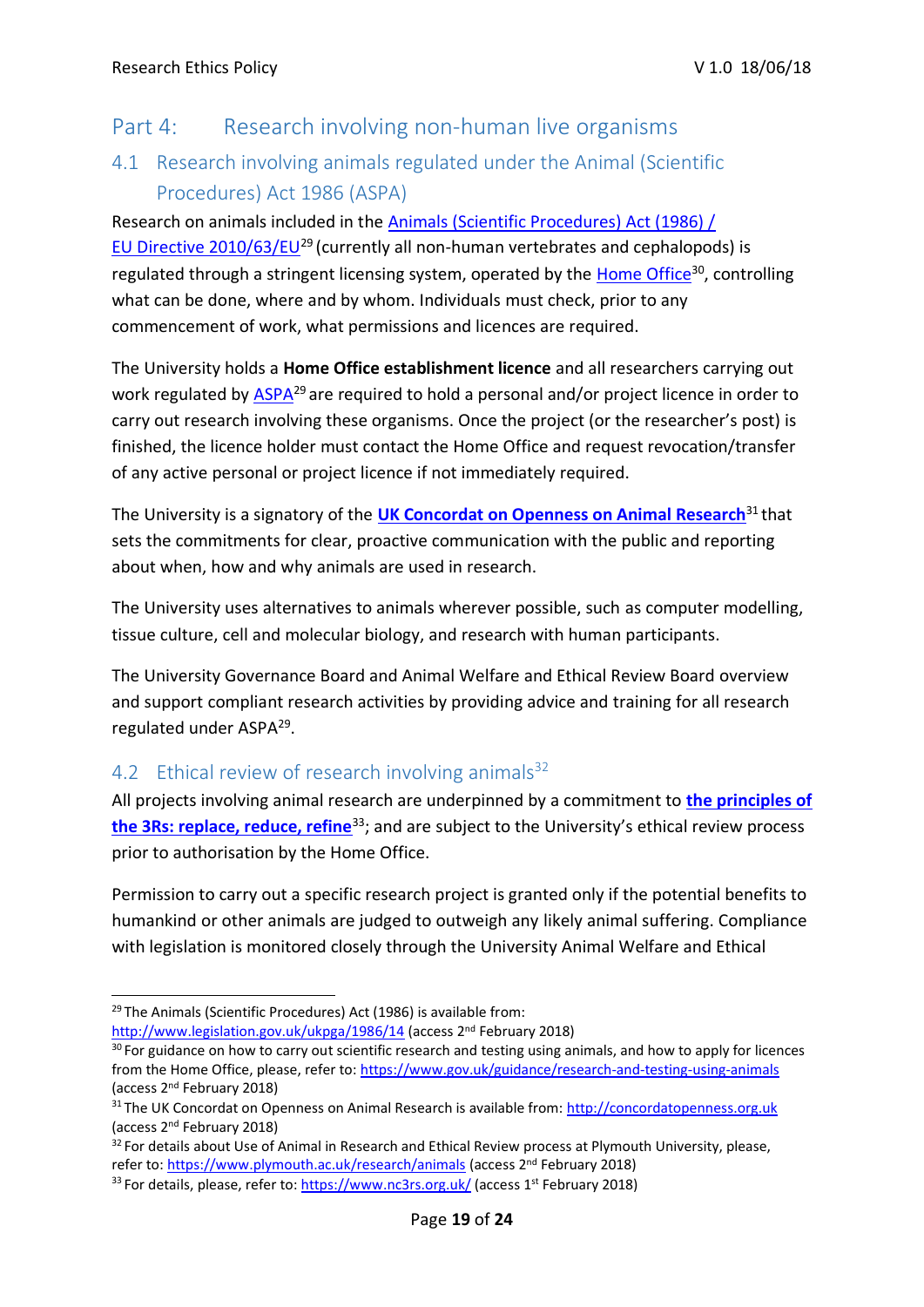Review Board which reports directly to the Home Office and the Office of the Vice-Chancellor. It is monitored by the Home Office through its Inspectors who make regular visits, some of which are unannounced.

The Animal Welfare and Ethical Review Board includes lay representation as well as veterinary and animal care expertise as is required by law. The ethical review process also ensures that high standards of animal care, welfare and accommodation are maintained, and that persons working under the ASPA receive appropriate guidance and training.

### 4.3 Research on organisms not covered by ASPA

A wide range of potential research projects may involve living organisms that are not regulated under ASPA. However, the principles of the 3Rs and our responsibility to formally consider the justification of such work, and at all times work with consideration, respect for the living world, and to cause least harm, remains. This includes a very broad range of scenarios, including, for example, instances of sampling tissue from live organisms in the field, the collection of organisms from the field for laboratory experiments, observation of organisms, or the physical alteration of the environment as a result of research activities.

In all cases, an ethical review form should be completed for any research work where any potential harm may be caused to individual organisms and their surrounding environment. These will be reviewed initially by a nominated local ethical review panel, and where relevant, passed to either the relevant Faculty Ethics and Integrity Committee, or to the AWERB for further scrutiny.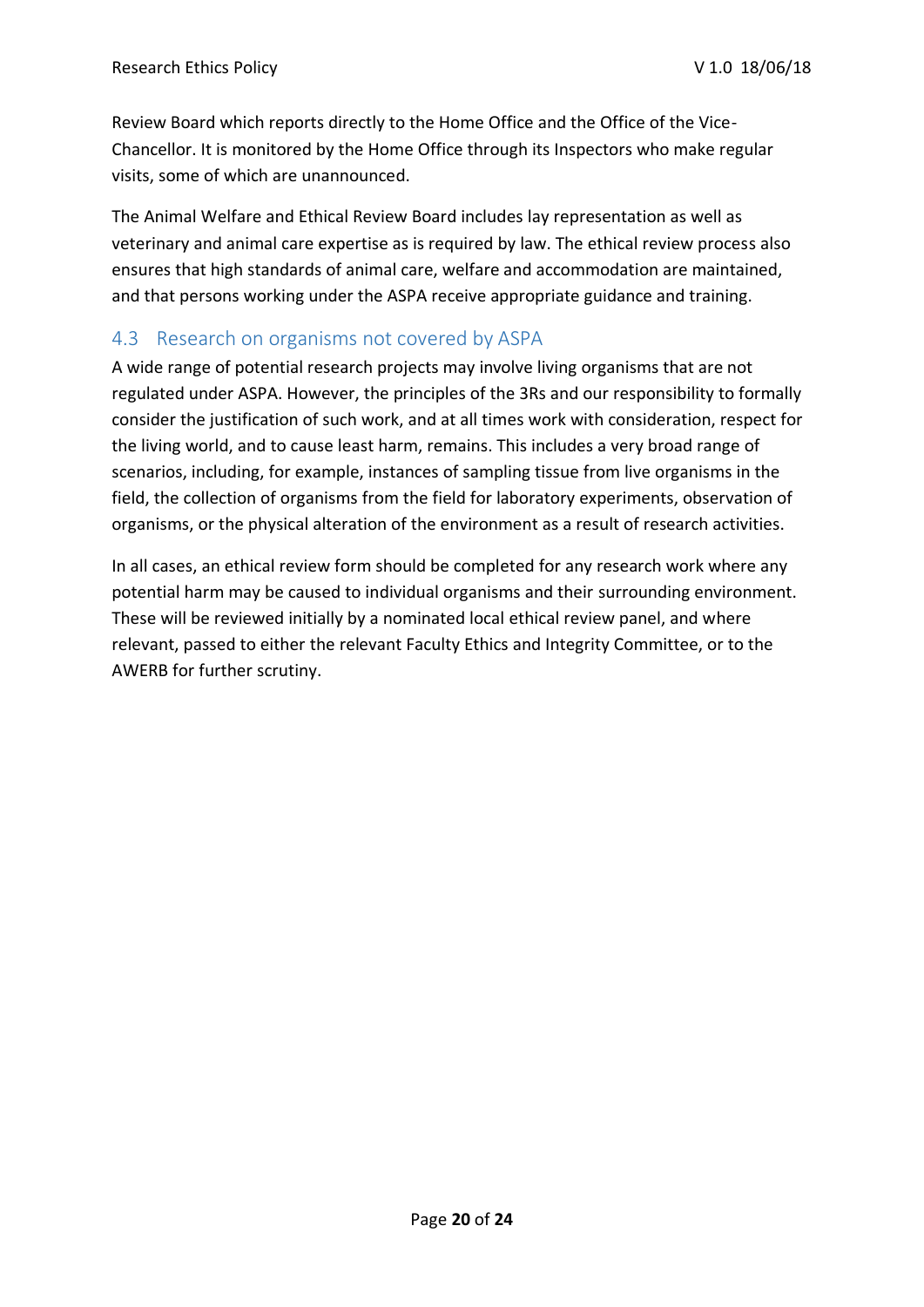# Part 5: University research governance

### 5.1 University Research Ethics and Integrity Committee (UREIC)

The University Research Ethics and Integrity Committee ensures and monitors the integrity of research, the ethical review of research involving human participants, their tissue and research involving non-human live organisms, and environmental awareness by coordinating the activity of its Faculty sub-committees and regulatory committees. It promotes the general principles of **honesty, scientific rigour, transparency and open communication, and care and respect**, expressing the commitment to the [Universities UK](http://www.universitiesuk.ac.uk/policy-and-analysis/reports/Documents/2012/the-concordat-to-support-research-integrity.pdf) [Concordat to Support Research Integrity](http://www.universitiesuk.ac.uk/policy-and-analysis/reports/Documents/2012/the-concordat-to-support-research-integrity.pdf)<sup>34</sup>.

The UREIC is primarily concerned with the activities of research staff and students. It steers the development, review, implementation, monitoring and evaluation of procedures, policies and guidelines to facilitate the process of research governance and review of research application and projects in relation to ethics and integrity.

The UREIC is responsible for approving the terms of reference, membership, procedures and annual reports of Faculty Research Ethics and Integrity Committees (FREICs) and giving guidance to FREICs as required.

UREIC oversees the FREICs, develops ethics and integrity training for staff and reviewers, monitors research, implements safeguarding measures, deals with FREIC appeals, participant complaints that are unresolved by FREIC and takes steps to prevent research misconduct.

The UREIC will consider specific ethical matters on an *ad hoc* basis, for example, in the case of high-risk studies or if a FREIC is unable to reach a decision on a research proposal for whatever reason or if a researcher wishes to appeal against the decision of a FREIC. In addition, it will undertake an annual audit of decisions taken by Committees, particularly those decisions taken by expedited review.

The UREIC committee reports to the Research and Innovation Committee and provides an annual report to Senate. Research governance for research integrity, human research ethics and animal research ethics is undertaken through the University Research Ethics and Integrity Committee and reporting to it, Faculty Research Ethics and Integrity Committees, Human Tissues Governance Group, and Animal Welfare Ethical Review Board (Figure 6.1).

<sup>&</sup>lt;sup>34</sup>The Universities UK Concordat to Support Research Integrity (2012) is available from: [http://www.universitiesuk.ac.uk/policy-and-analysis/reports/Documents/2012/the-concordat-to-support](http://www.universitiesuk.ac.uk/policy-and-analysis/reports/Documents/2012/the-concordat-to-support-research-integrity.pdf)[research-integrity.pdf](http://www.universitiesuk.ac.uk/policy-and-analysis/reports/Documents/2012/the-concordat-to-support-research-integrity.pdf) (access 28th November 2017)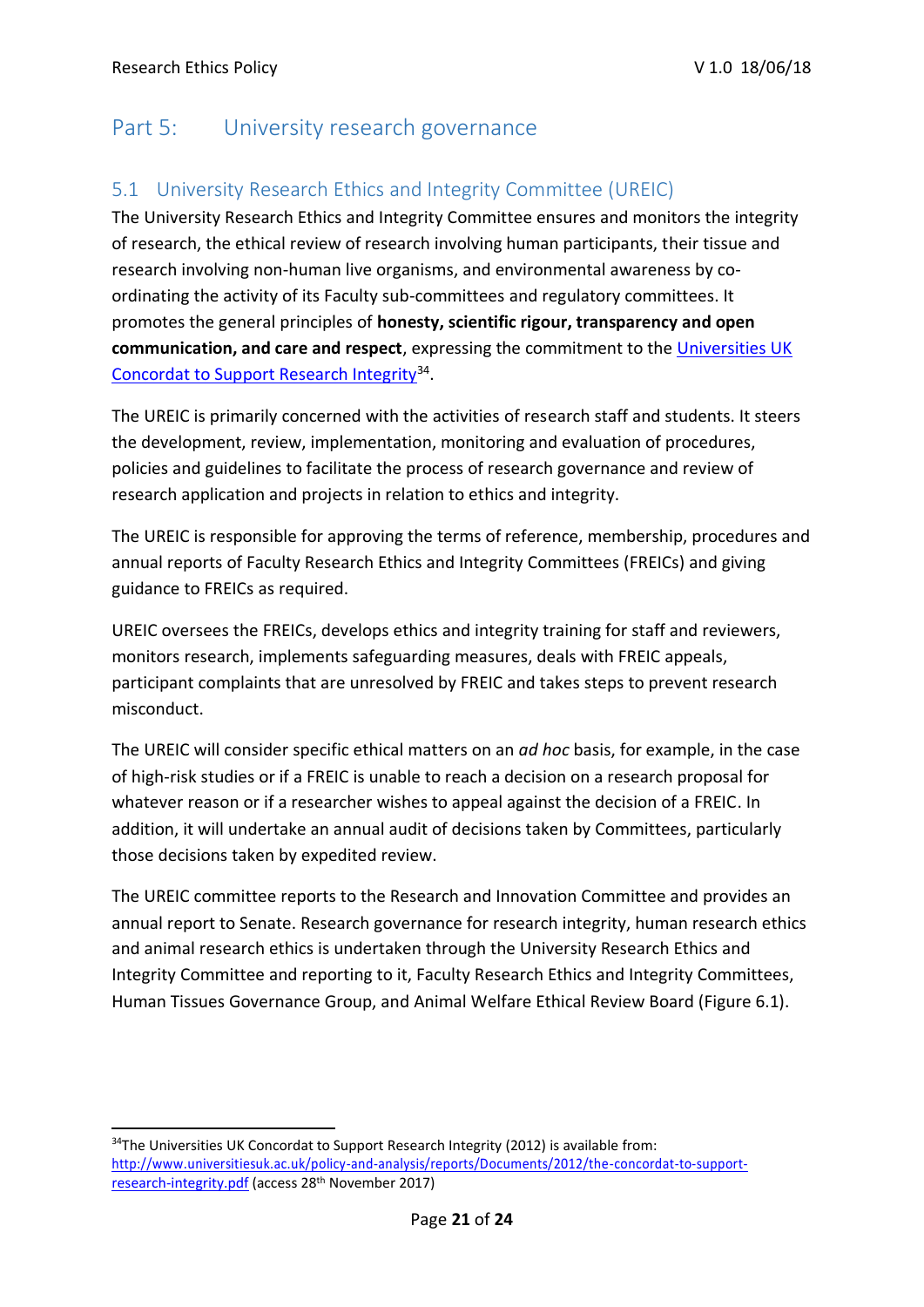

#### Figure 6.1 Research Integrity and Governance Structure

### 5.2 Faculty Research and Integrity Committees (FREICs)

To comply with the sector standards in research ethics and integrity the FREICs implement the ethical and data management review process, facilitate training, provide information and guidance, monitor studies and research misconduct allegations, assess their own practices and review their documentation regularly. The FREICs work with the Faculty Research Committees and UREIC to define and mitigate levels of risk.

Review processes vary between FREICs but the University requires them all to meet minimum standards of expertise and ethical review.

Applicants can appeal the decision made by the FREIC in which case it is submitted to the UREIC Secretary for investigation.

Where external regulatory bodies are involved the FREICs are notified and will assist by recording the studies for monitoring. Co-ordination with responsible officers for regulated activities provides assurance of compliance with sector requirements.

### 5.3 Externally Regulated Research at the University

Where research is externally regulated, for example under the Human Tissue Act 2004, there are additional, specific University policies, procedures and committees in place. These work independently from the FREICs with named representatives and as specialist committees with their own reporting lines.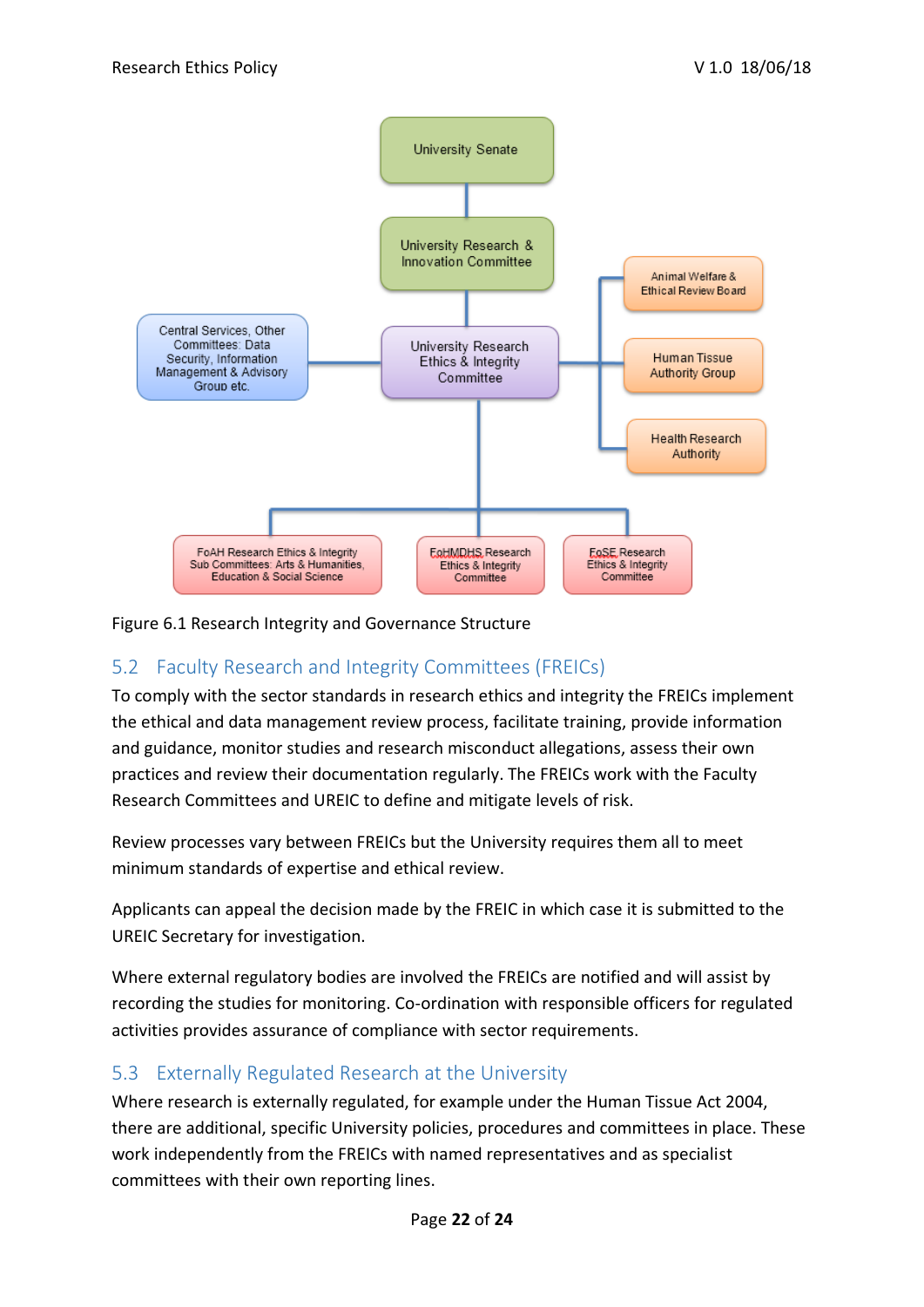# Part 6: Guidance and Process for University Ethical Review

#### 6.1 The process of Ethical Review

**Researchers** have a responsibility to review their projects in advance to identify issues of relevance to the Ethics and Integrity policies and take appropriate actions, including a submission of the research proposal for ethical review when required.

**Faculty Research Ethics and Integrity Committees (FREICs):** Faculty review committees apply the fundamental principles outlined in University of Plymouth Research Ethics Policy and standards of their professional bodies when approving and advising on projects for research by University researchers.

**The University Research Ethics and Integrity Committee (UREIC)** has overall responsibility for the development, implementation and monitoring of research ethics policies and reports to the Research & Innovation Committee.

**Appeal:** Applicants can appeal the decision made by the FREIC in which case it is submitted to the UREIC Secretary for investigation.

**External regulations:** Where external regulatory bodies are involved the FREICs are notified and will assist by registering the studies for monitoring. Co-ordination with responsible officers for regulated activities provides assurance of compliance.

**Research studies cannot begin until ethical approval has been obtained.**

#### 6.2 Principles for reviewers - (from AREC 2013)

The University applies the four principles of governance for research ethics committees: independence, competence, facilitation, openness. They are set out by the Association of Research Ethics Committees (AREC, 2013) to describe what is expected of Committees and how they function:

#### **A-Independence**

- Conflicts of interest must be declared by reviewers and/or mitigated
- Consistent standards maintained across committees and documents
- Accountable reporting ratification and audit of decisions
- Process for appeal/intervention on outcome (on process and/or judgement?)
- Presence of lay person or cross disciplinary representative

#### **B-Competence**

- Expertise and systematic development through training
- Up to date -procedures reviewed annually or in light of current sector changes
- Standard Operating Procedures for fair and consistent opinion
- Coherent information and communication for sound judgement
- University acknowledgement of review contribution